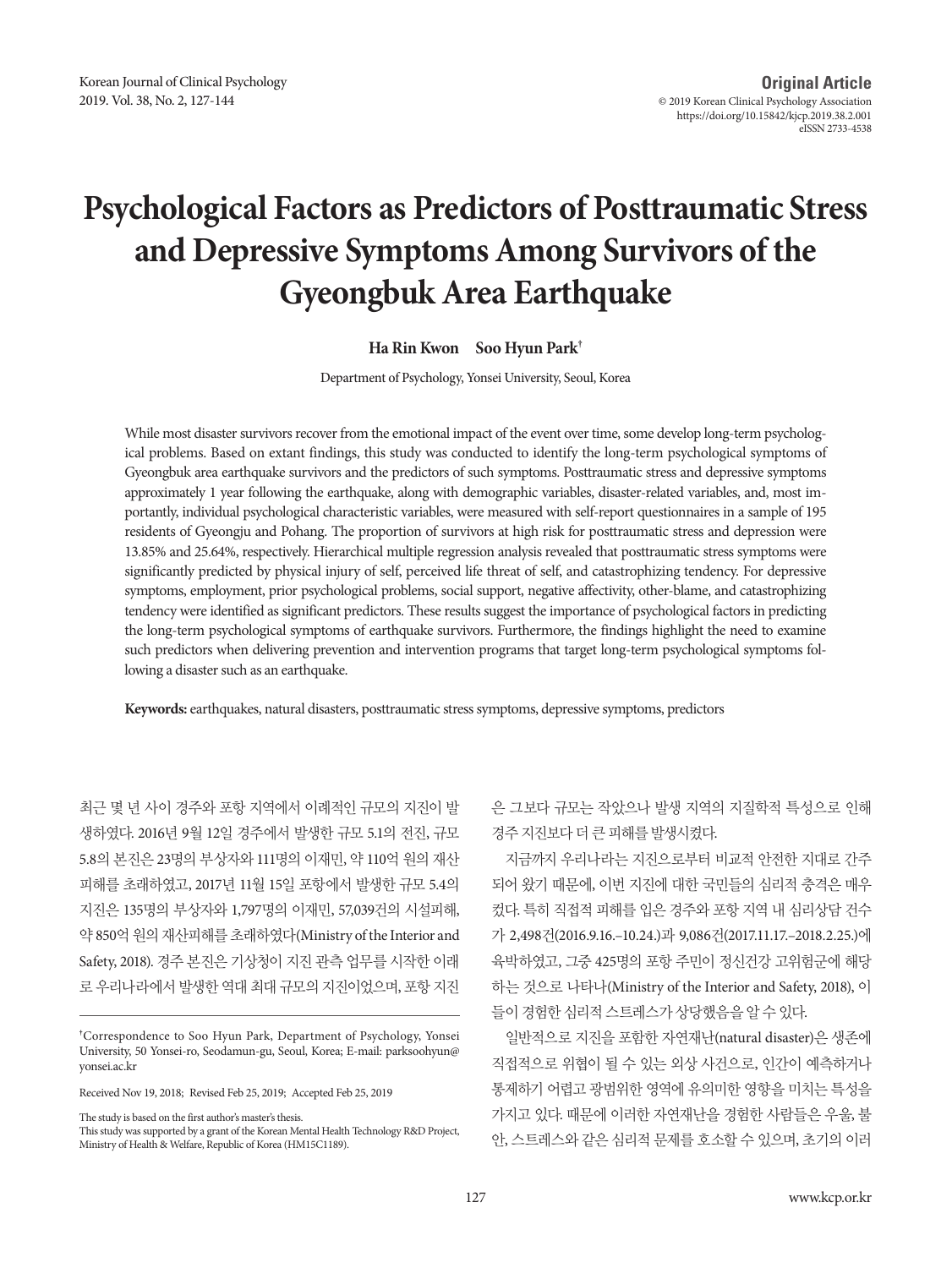Kwon and Park

한 반응은 자연스럽고 정상적인 것으로 간주된다(Kwon, Ahn, & Choi, 2008; Myers & Wee, 2005). 시간이 경과함에 따라 많은 생존 자들은 기능을 회복하고 일상생활로 복귀하나, 어떤 생존자들은 보다 장기적이고 지속적인 심리적 문제를 보고할 수 있다.

자연재난을 경험한 사람들이 보고하는 가장 대표적인 심리적 문 제는 외상후 스트레스 장애(posttraumatic stress disorder, PTSD) 와 우울장애이며(Ando et al., 2017; Eun, Lee, & Kim, 2001; Morris, Compas, & Garber, 2012), 두 장애의 공병 역시 종종 보고되고 있 다(Başoǧlu, Kiliç, Şalcioǧlu, & Livanou, 2004). 자연재난 발생 1개 월에서 3년 후의 정신과적 장애 유병률에 대한 메타분석 연구에 따 르면, PTSD의 유병률은 적게는 3.7%, 많게는 60%까지 나타나고 있으며(Neria, Nandi, & Galea, 2008), 우울장애의 유병률은 적게 는 5.8%, 많게는 54%까지 나타나고 있다(Tang, Liu, Liu, Xue, & Zhang, 2014). 또한 침습적 경험이나 불안과 같은 증상들이 몇 십 년이 지난 후에도 잔존하는 것으로 나타나(Briere & Elliott, 2000; Lazaratou et al., 2008), 비록 정신과적 장애의 진단 기준을 충족시 킬 정도는 아닐 수 있으나, 이들의 심리적 어려움이 상당 기간 지속 될가능성이시사된다.

이에 따라 자연재난 이후의 심리적 문제의 발생과 지속에 기여하 는요인이무엇인지를밝히기위한많은연구들이이루어졌다. 여기 에는 성별, 연령과 같은 인구통계학적 변인과 재난 경험 이전의 심 리적 적응 수준, 재난 경험 이후의 사회적 지지와 같은 심리사회적 변인들이 다양하게 포함되었는데, 이들 각각에 대한 연구 결과는 표본이나측정방법에따라상이하였다.

재난 이후의 PTSD에 대한 예측 요인을 메타분석한 Brewin, Andrews와 Valentine(2000)의 연구에 따르면, 인구통계학적 변인(성 별, 교육 수준, 사회경제적 수준 등)과 외상 전 요인(정신과적 병력, 아동기 학대 경험 및 이전의 외상경험 등), 외상 당시 요인(외상의 심각도), 외상 후 요인(외상 이후의 사회적 지지 부족 및 삶의 스트 레스)은 모두 작은에서 중간 정도의 효과 크기를 가지는 것으로 나 타났다. 다만 외상 전 요인보다는 외상 당시 그리고 외상 후 요인이 PTSD를 더 강력하게 예측하였다. 이와 유사하게 Ozer, Best, Lipsey와 Weis(2003)의 메타분석에서도 외상 당시의 심리적 과정 (외상 당시 해리 등)과 외상 후 요인(외상 이후의 지각된 사회적 지 지 부족 등)이 외상 전 요인(정신과적 장애의 가족력, 이전의 외상 경험, 이전의 심리적 적응 수준)보다 재난 이후 PTSD를 더 강력하 게예측하는것으로나타났다.

재난 이후 우울장애에 대한 예측 요인을 메타분석한 Tang 등 (2014)의 연구 역시 비슷한 결과를 보여주었다. 이들에 따르면 인구 통계학적 변인(성별, 교육 수준, 결혼 상태, 종교적 믿음)과 외상 전

요인(이전의 외상경험), 외상 당시 요인(재난 발생 동안 경험한 공포, 상해, 애도), 외상후요인(재난이후의실업, 재산피해, 주거지손실) 이 재난 이후 우울장애의 발달에 유의미한 영향을 미치는 것으로 나타났다.

국내의 경우 대부분의 연구들이 사회재난에 초점을 두고 있어, 자연재난에 대한 연구가 현저히 부족한 실정이다(Cho & Yang, 2013). Lee, Kim, Choi와 Kim(2015)의 연구에 따르면 재난과 관련 된 국내 논문 132편 중 72편(56%)이 사회재난에 대한 논문이었으 며, 그보다 절반 이상이 적은 31편(23.5%)이 자연재난에 대한 논문 이었다. 특히 자연재난 생존자의 정신건강 실태와 예측 요인을 알 아본 연구는 태풍 루사의 피해를 입었던 경상북도 주민들의 외상 후 스트레스 증상 및 관련 요인에 대한 연구(Lee et al., 2003)와 집 중호우의 피해를 입은 강원도 주민들의 단기적인 심리적 충격과 우 울에 대한 연구(Choi, Byun, Han, & Im, 2007), 집중호우의 피해를 입은 강원도 주민들의 장기적인 심리적 문제와 예측 요인에 대한 연 구(Cho & Yang, 2013)에그치고있다.

이들의 연구를 살펴보면, 우선 Lee 등(2003)의 연구에서는 여성, 낮은 경제적 수준, 재산피해, 상해, 이전의 외상경험이 외상후 스트 레스 증상을 예측하는 것으로 나타났다. 다음으로 Choi 등(2007) 의연구에서는높은연령, 낮은교육수준, 낮은경제적수준이외상 사건 이후의 심리적 충격과 우울 증상을 예측하였다. 가장 최근에 수행된 Cho와 Yang(2013)의 연구에서는 외상 당시의 해리 증상과 외상 후의 부정적 신념이 외상후 스트레스 증상 및 우울 증상을 예 측하는 것으로 나타났으며, 추가적으로 연령이 외상후 스트레스 증상을, 사회경제적 수준과 배우자와의 동거 여부가 우울 증상을 예측하였다. 이러한 결과는 국외에서 진행된 메타분석 결과와 어 느 정도 일치한다. 그러나 연구 수 자체가 현저히 적고 수행된 연구 들 사이에도 비일관성이 존재하기 때문에, 자연재난 생존자들의 심 리적 문제에 대한 예측 요인을 보다 포괄적으로 이해하기 위해서는 더많은연구들이필요하다.

현재까지 우리나라에서 발생한 자연재난의 종류가 다행히 제한 적이었고, 큰 규모의 지진 발생이 극히 드물었던 점을 감안한다면, 이와 관련된 연구가 아직 초기 단계인 것은 어쩌면 당연한 결과일 수 있다. 그러나 자연재난은 우리나라 도시지역 주민들이 평생 동 안 경험하게 되는 외상 사건 중 세 번째로 흔한 것이며(Eun et al., 2001), 대학생들이 직접 경험한 외상사건 중 가장 높은 빈도를 차지 하고 있다(Cho, 2012). 또한 전 세계적으로 점차 더 많은 수의 자연 재난이 발생하고 있으며 피해 규모 역시 커지고 있기 때문에(Center for Research on the Epidemiology of Disasters, 2017; McCoy & Walsh, 2018), 자연재난 생존자들이 지속적이고 장기적인 심리적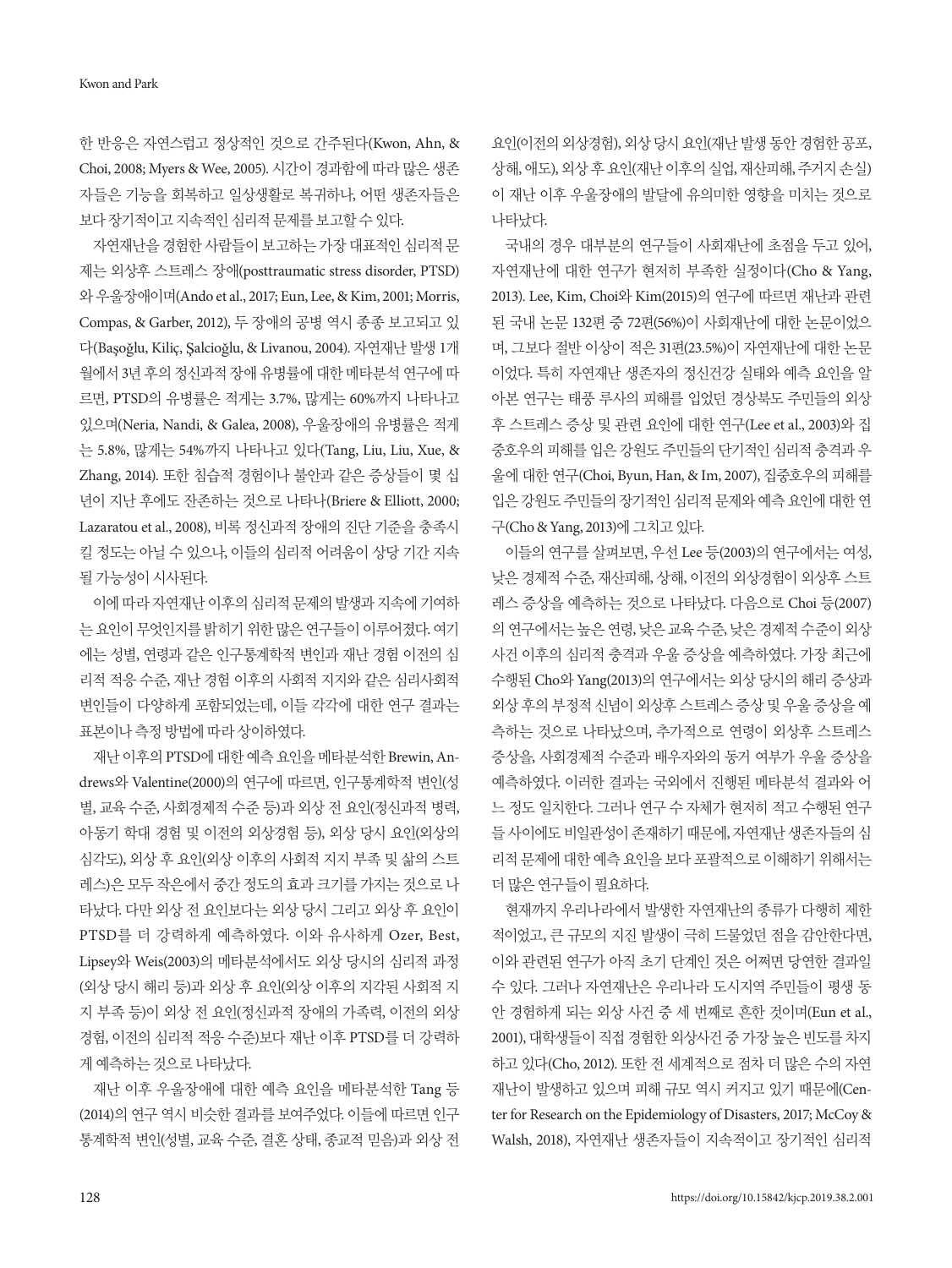문제를 발달시키지 않도록 이와 관련된 예측 요인을 밝히려는 시도 들이이루어져야할시점이다.

이에 따라 본 연구에서는 경북지역 지진 발생 1년 여가 경과한 시 점에서, 자기보고식 설문지를 이용하여 지진을 경험한 지역 주민들 의 외상후 스트레스 및 우울 증상을 측정하고, 각각의 심리적 문제 를 예측하는 요인에는 어떤 것이 있는지 알아보고자 하였다. 이를 위해 국내외 선행연구들에서 외상후 스트레스 및 우울 증상을 예 측하는 것으로 밝혀진 성별, 연령, 교육 수준, 경제적 수준, 결혼 상 태, 직업 유무와 같은 인구통계학적 변인들을 잠정적 예측 요인에 포함시켰다(Eun et al., 2001; Lee et al., 2003; Choi et al., 2007; Brewin et al., 2000; Livanou et al., 2005; Ozer et al., 2003). 다음으로, 재난 과 관련된 변인들을 잠정적 예측 요인에 포함하였다. 먼저 재난 경 험 이전의 심리적 문제 및 외상경험이 재난 관련 변인으로 선정되었 는데, 이는 여러 연구들에서 재난 이전에 심리적 문제가 있었을 경 우 그리고 재난 이전에 아동 학대와 같은 외상 사건을 경험한 경우, 외상후 스트레스 증상 혹은 우울 증상을 더 쉽게 발달시킬 수 있음 을 밝혔기 때문이다(Başoǧlu et al., 2004; Person, Tracy, & Galea, 2006). 다음으로 자신 및 타인의 신체적 상해 여부와 자신 및 타인 의 생명의 위협 여부가 재난 관련 변인에 포함되었는데, 이는 실제 적이거나 위협적인 죽음, 심각한 부상에의 노출이 DSM-5의 PTSD 진단기준에서 '외상(trauma)'을 구성하는 주요 요소일 뿐만 아니라 (American Psychiatric Association, 2013), 재난 이후의 외상후 스 트레스 및 우울 증상을 유의미하게 예측하는 것으로 밝혀졌기 때 문이다(Neria et al., 2008; Pennington et al., 2018). 마지막으로 재 난 이전 혹은 이후의 사회적 지지가 외상후 스트레스 및 우울 증상 에 직간접적으로 영향을 미친다는 선행연구에 따라(Armenian et al., 2002; Guay, Billette, & Marchand, 2006; Lowe, Chan, & Rhodes, 2010), 사회적 지지 역시 재난 관련 변인에 포함시켰다.

이에 더해 본 연구에서는 개인의 심리적 특성이 재난 생존자들 의 PTSD와 유의미한 연관이 있었다는 메타분석 결과에 입각하여 (Lee & Ahn, 2016), 개인의 심리적 특성과 관련된 변인이 외상후 스 트레스 및 우울 증상에 대한 예측 요인이 될 수 있을지 검증하고자 하였다. 특히 개인의 심리적 특성 변인은 인구통계학적 변인 및 재난 관련 변인들에 더하여 개인에 대한 정보를 보다 상세히 제공해 줌 으로써 그에 맞는 치료 계획의 수립과 적용을 가능하게 할 뿐만 아 니라, PTSD나 우울에 대한 근거기반 치료에서도 개인의 심리적 특 성(e.g. 인지적 대처방식)에 대한 개입을 강조한다는 점에서(Brown et al., 2017; Gibson et al., 2007; Resick, Galovski et al., 2008), 이에 대한검증이더욱유용할것으로보인다.

그중에서도 부정적 정서성(negative affectivity)은 분노, 적개심,

두려움, 불안과 같은 부정적 정서를 쉽게 경험하는 기질(Watson & Clark, 1984)로, 성격 5요인에 속하는 신경증 성향(neuroticism)과 밀접하게 연관되어 있다(Costa & McCrae, 1980; Watson, Clark, & Tellegen, 1988). 이는 다양한 심리적 문제들에 대한 취약 요인으로 간주되고있으며, 많은 연구들에서부정적정서성이 PTSD(Breslau & Schultz, 2013; Cox, MacPherson, Enns, & McWilliams, 2004; Lauterbach & Vrana, 2001) 및 우울장애(Klein, Kotov, & Bufferd, 2011; Kotov, Gamez, Schmidt, & Watson, 2010; Ormel et al., 2013) 와 유의미하게 연관됨을 밝혔다. 나아가 이 두 장애의 공병의 기저 에 부정적 정서성이 있음을 밝힌 연구들도 있었다(Miller, Kaloupek, Dillon, & Keane, 2004; Miller et al., 2012).

부정적 정서성이 왜 그리고 어떻게 PTSD 및 우울장애와 연관되 는지에 대해서는 여러 가지 견해들이 나오고 있는데, 그중 하나는 부정적 정서성이 높을 경우 부적응적인 정서조절 전략을 사용하게 되어(Tortella-Feliu, Balle, & Sesé, 2010), 이것이 궁극적으로 재난 이후의 더한 심리적 고통을 초래할 수 있다는 것이다. 부정적 정서 성과의 관계를 직접적으로 살펴보지는 않았으나, 여러 연구들에서 적응적이지 않은 방식의 정서조절 전략의 사용이 PTSD 및 우울장 애를 예측한다는 것을 밝히고 있음을 고려한다면(Besser & Priel, 2010; Cloitre, Miranda, Stovall-McClough, & Han, 2005; Garnefski, Boon, & Kraaij, 2003), 이는 충분히 설득력 있는 견해이다. 즉 부 정적 정서성이 정서조절의 어려움을 야기하는 부적응적 정서조절 전략의 사용에 영향을 미침으로써, 재난 이후의 외상후 스트레스 및우울증상을유발할수있다는것이다.

다만 부정적 정서성을 통제한 이후에도 정서조절의 어려움이 PTSD와 유의미하게 연관되었다는 연구 결과를 고려할 때(Tull, Barrett, McMillan, & Roemer, 2007), 부적응적 정서조절 전략의 사용이 PTSD 혹은 우울장애의 발달에 고유하게 기여하는 측면도 있을 것으로 보인다. 특히 외상 사건은 자신과 타인, 세상에 대한 개 인의 인지적 도식을 바꿀 수 있는 중대한 사건이기 때문에(Janoff-Bulman, 2010), 자기비난, 타인비난, 파국화, 반추와 같은 부적응적 정서조절 전략이 외상 사건 이후 외상후 스트레스 및 우울 증상의 발달에 미치는 고유한 영향력이 있을 것으로 예상된다. 따라서 본 연구에서는 인구통계학적 변인, 재난 관련 변인에 더하여, 자연재 난 생존자들의 심리적 특성 변인으로서의 부정적 정서성과 부적응 적 정서조절 전략이 재난 이후의 심리적 문제를 유의미하게 예측하 는지 살펴보고자 하였다. 나아가 부정적 정서성과 부적응적 정서조 절 전략이 어떠한 방식으로 재난 이후의 심리적 증상들과 연관되 는지를 추가적으로 검증하고자 하였는데, 이는 앞서 언급했듯이 여러 연구들에서 부정적 정서성과 PTSD 및 우울 간의 관계에서 부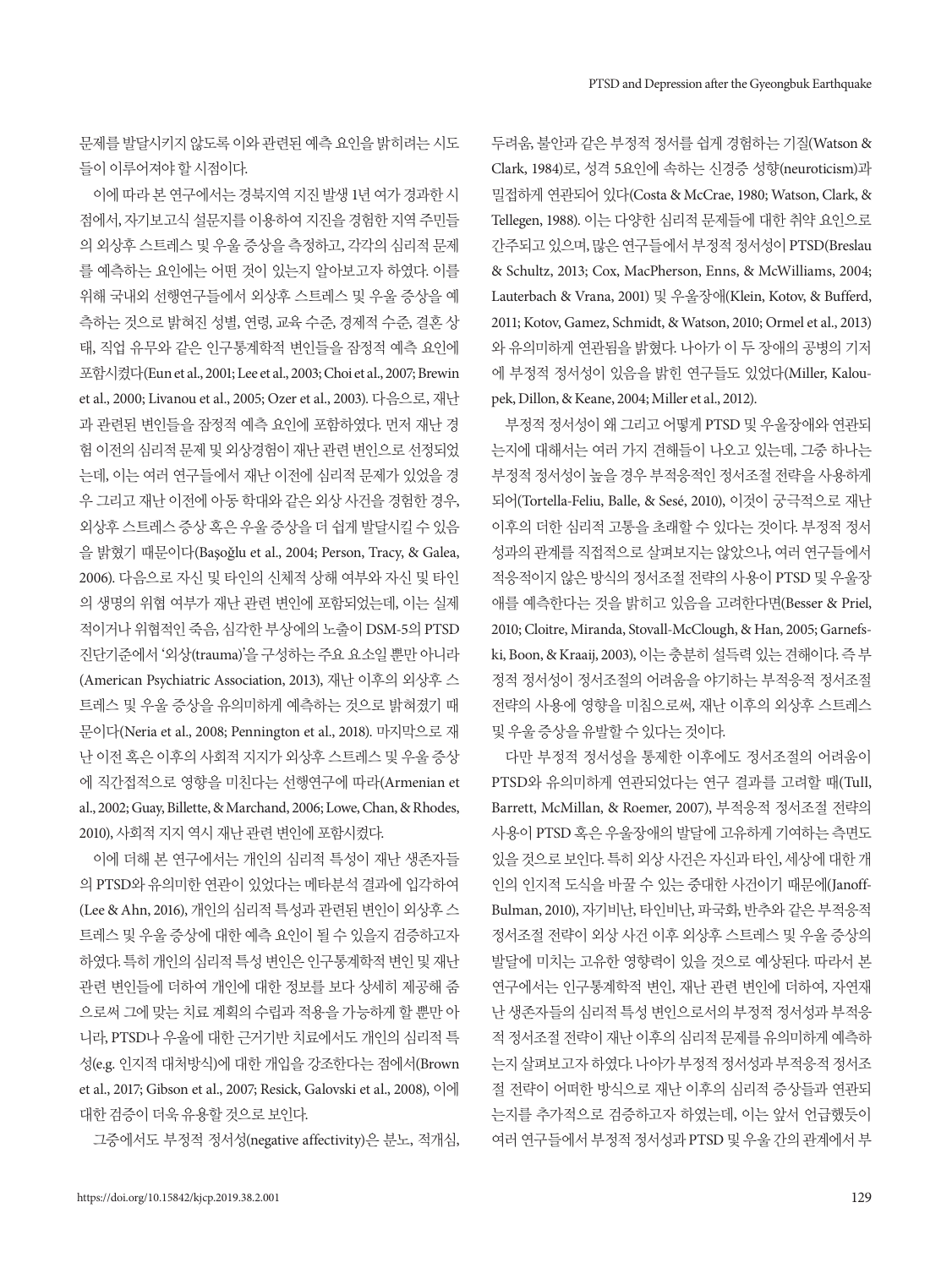적응적 정서조절 전략이 매개 역할을 할 수 있다는 의견을 제시하 고 있고(Barańczuk, 2018; Tortella-Feliu et al., 2010), 실제로 몇몇 연구들에서 부정적 정서성이 부적응적 정서조절 전략을 통해 우울 로이어짐을밝혔음에도불구하고(Roelofs, Huibers, Peeters, Arntz, & van Os, 2008; Yoon, Maltby, & Joormann, 2013), 아직까지 재난 생존자를 대상으로 부정적 정서성과 재난 이후의 PTSD 및 우울 간의 관계를 부적응적 정서조절 전략이 매개하는지 통계적으로 검 증한 연구는 없었기 때문이다. 본 연구에서는 이러한 매개효과를 추가적으로 검증함으로써, 개인의 심리적 특성 변인들이 어떠한 기 제를 통해 재난 이후의 외상후 스트레스 및 우울에 영향을 미치는 지알아보고자하였다.

# 방 법

#### 연구 참가자

최근 지진을 경험한 만 19세 이상의 경주시 및 포항시 주민을 대상 으로 자기보고식 설문을 온라인으로 실시하였다. 중다회귀분석에 필요한 적절한 표본 수를 산출하기 위해 G\*Power 3.1.9.2 프로그램 을이용하여통계적검정력분석(power analysis)을실시한결과, 유 의수준 .05, 중간정도의 효과크기 .15, 검정력 .95일 때 필요한 최소 표본의 크기는 178명으로 나타났다. 본 연구에서는 탈락률을 고려 하여 220명의 자료를 수집하고자 하였으며, 이에 따라 설문업체가 확보하고 있는 경주시 및 포항시 패널 중 무작위로 220명에게 모집 문건을 발송하고, 자발적 동의와 함께 최근 발생한 경북지역 지진 을 직접적으로 경험한 적이 있다고 보고한 대상자에 한해서만 설 문을 진행하였다. 4명을 제외한 216명이 설문을 완료하였으며, 설 문을 완수한 대상자에게는 약 1,000원에 해당하는 1,000 point 상 당의 사례가 지급되었다. 본 연구는 소속기관의 생명윤리심의위원 회(IRB No. 7001988-201811-HR-386-03)로부터 승인을 받고 진행 된것이다.

회수된 216명의 자료 중 불성실하게 응답한 21명을 제외한 195명 의 자료가 최종 분석에 사용되었다. 연구 대상자의 인구통계학적 특성과 재난 관련 특성은 Table 1에 자세히 제시되어 있다. 주요 변 인들을 살펴보면, 성별 분포의 경우 남녀는 각각 87명과 108명이었 으며, 평균 연령은 38.69세(SD=10.268, 남자 40.08세, 여자 37.57세) 였다. 연령별 분포를 보면 20–59세에 속하는 주민들이 대부분이었 으며, 교육 수준은 대졸이 가장 많았고, 경제적 수준은 보통이 가 장 많았다. 결혼 상태는 남녀 모두 기혼(배우자 있음 또는 동거)의 비율이 더 높았으며, 직업 유무 역시 남녀 모두 고용된 비율이 더 높 았다. 거주지의 경우 49명(남자 25명, 여자 24명)은 경주시 주민이었

**Table 1.** *Demographic and Disaster-related Characteristics of Participants*

| Characteristics                    | Male (%)  | Female (%) | $N(\%)$    |
|------------------------------------|-----------|------------|------------|
| Age (yr)                           |           |            |            |
| $\leq$ 19                          | 1(1.1)    | 2(1.9)     | 3(1.5)     |
| $20 - 29$                          | 17(19.5)  | 21(19.4)   | 38 (19.5)  |
| $30 - 39$                          | 26 (29.9) | 48 (44.4)  | 74 (37.9)  |
| $40 - 49$                          | 22(25.3)  | 24 (22.2)  | 46(23.6)   |
| $50 - 59$                          | 19(21.8)  | 9(8.3)     | 28 (14.4)  |
| $60 - 69$                          | 2(2.3)    | 4(3.7)     | 6(3.1)     |
| <b>Educational attainment</b>      |           |            |            |
| High school graduate or less       | 12(13.8)  | 27(25.0)   | 39(20.0)   |
| College student                    | 3(3.4)    | 11(10.2)   | 14(7.2)    |
| Undergraduate degree               | 64 (73.6) | 62(57.4)   | 126 (64.6) |
| Graduate degree                    | 8(9.2)    | 8(7.4)     | 16(8.2)    |
| Self-reported socioeconomic status |           |            |            |
| Low                                | 27(31.0)  | 38(35.2)   | 65 (33.4)  |
| Average                            | 52(59.8)  | 61(56.5)   | 113 (57.9) |
| High                               | 8(9.2)    | 9(8.3)     | 17(8.7)    |
| Marital status                     |           |            |            |
| Single                             | 37(42.5)  | 41(38.0)   | 78 (40.0)  |
| Married                            | 50 (57.5) | 67(62.0)   | 117 (60.0) |
| Employment                         |           |            |            |
| Employed                           | 71 (81.6) | 71 (65.6)  | 142 (72.8) |
| Unemployed                         | 16(18.4)  | 37 (34.4)  | 53 (27.2)  |
| <b>Resident Location</b>           |           |            |            |
| Gyeongju                           | 25(28.7)  | 24 (22.2)  | 49(25.1)   |
| Pohang                             | 62(71.3)  | 84 (77.8)  | 146 (74.9) |
| Prior psychological problems       |           |            |            |
| Yes                                | 5(5.7)    | 9(8.3)     | 14 (7.2)   |
| No                                 | 82 (94.3) | 99 (91.7)  | 181 (92.8) |
| Prior trauma exposure              |           |            |            |
| Yes                                | 22(25.3)  | 16(14.8)   | 38 (19.5)  |
| No                                 | 65 (74.7) | 92 (85.2)  | 157 (80.5) |
| Physical injury of self            |           |            |            |
| Yes                                | 10(11.5)  | 7(6.5)     | 17(8.7)    |
| No                                 | 77 (88.5) | 101(93.5)  | 178 (91.3) |
| Physical injury of others          |           |            |            |
| Yes                                | 26 (29.9) | 21(19.4)   | 47(24.1)   |
| No                                 | 61(70.1)  | 87 (80.6)  | 148 (75.9) |
| Perceived life threat of self      |           |            |            |
| Yes                                | 37(42.5)  | 77 (71.3)  | 114 (58.5) |
| No                                 | 50 (57.5) | 31 (28.7)  | 81 (41.5)  |
| Perceived life threat of others    |           |            |            |
| Yes                                | 55 (63.2) | 58 (53.7)  | 113 (57.9) |
| No                                 | 32 (36.8) | 50(46.3)   | 82 (42.1)  |

고, 나머지 146명(남자 62명, 여자 84명)은 포항시 주민이었다. 재난 과 관련하여, 14명이 재난 이전의 심리적 문제를 보고하였고 38명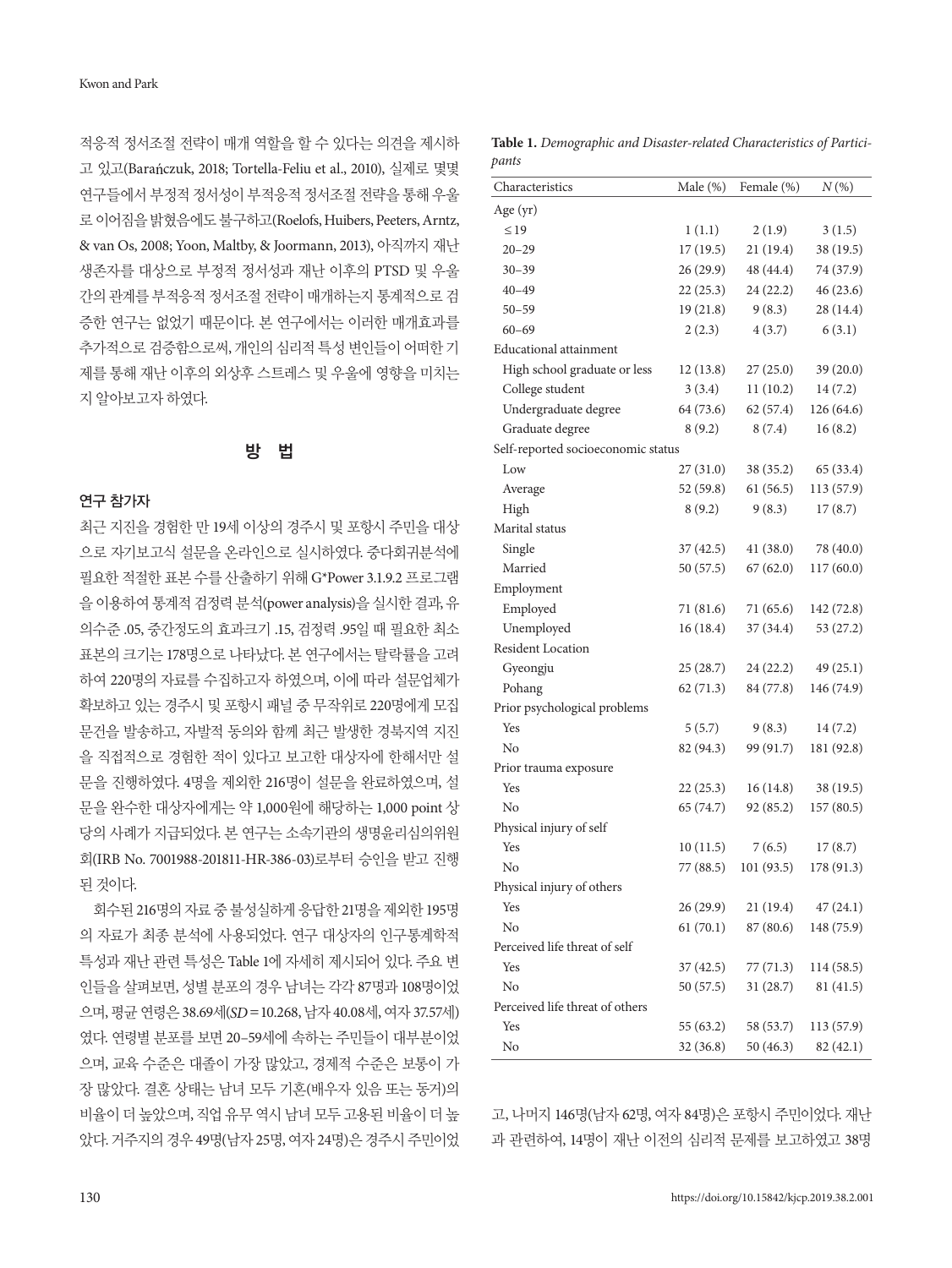이 재난 이전의 외상경험을 보고한 것으로 나타났다. 재난 당시의 자신 및 타인의 신체적 상해를 보고한 대상자는 각각 17명과 47명 이었으며, 재난 당시의 자신 및 타인의 생명의 위협을 보고한 사람 들은각각 114명과 113명이었다.

## 측정 도구

## 한국판 외상후 스트레스 진단 척도(Korean version of the Posttraumatic Diagnosis Scale, PDS-K)

PDS-K는 외상후 스트레스 장애의 진단과 증상의 심각도 측정을 위해 Foa, Cashman, Jaycox와 Perry(1997)가 개발한 외상후 스트 레스 진단 척도를 Nam, Kwon과 Kwon(2010)이 번안 및 타당화한 것이다. 총 4개의 장으로 구성되어 있으며, 1장과 2장에서는 피검자 가 경험한 외상 사건 및 고통의 정도를 평정하게 되어 있고, 3장에 서는 외상 사건 후 지난 한 달 동안 경험한 증상의 빈도를 4점 Likert 척도(0=전혀 아니다 혹은 1회, 3=주 5회 이상 혹은 거의 언제 나)로 보고하도록 되어 있다. 4장에서는 지난 1개월 동안 3장에서 평가한 문제들이 삶의 각 영역에서 방해가 되는지 여부를 보고하 도록되어있다. 본연구에서는 3장의 17문항을통해외상후스트레 스 증상을 측정하였다. 가능한 총점은 0점에서 51점이며, 20점 이 상은 DSM-IV의 외상후 스트레스 장애에 해당하는 심각한 외상 증상을 판별하는 점수로 사용되고 있다(Nam et al., 2010). 타당화 연구에서 내적 합치도(Cronbach's α)는 .95로 나타났으며, 본 연구 에서는 .94로나타났다.

# 한국판 역학연구센터 우울척도(Center for Epidemiological Studies-Depression Scale, CES-D)

CES-D는 미국 국립정신보건 연구원(National Institute of Mental Health)에 의해 우울증의 지역사회 역학조사용으로 개발된 척도 (Radloff, 1977)로, 우울증의 일차 선별용 검사도구로서 사용된다. 총 20문항으로 구성되어 있으며, 지난 일주일 동안 경험했던 우울 증상의 빈도와 심각도를 4점 Likert 척도(0=극히 드물게 혹은 일 주일 동안 1일 이하, 3=거의 대부분 혹은 일주일 동안 5일 이상)로 보고하도록 되어 있다. 본 연구에서는 Chon, Choi와 Yang(2001)이 통합한 한국판 CES-D를 사용하였다. 가능한 총점 범위는 0점에서 60점으로 점수가 높을수록 우울 수준이 높음을 의미하며, 국내에 서 16점 이상은 경도 우울을 판별하는 점수로, 25점 이상은 명백한 우울증을 판별하는 점수로 사용하고 있다(Cho et al., 2001). Chon 등(2001)의 연구에서 내적 합치도(Cronbach's α)는 .91로 나타났으 며, 본 연구에서는 .93으로 나타났다.

#### 재난 관련 변인

먼저 재난 경험 이전의 심리적 문제의 경우, 지진을 경험하기 이전 에 심리적 문제를 가지고 있거나 가졌던 적이 있는지를 물어보았으 며, 응답은 있음과 없음 중 선택하게 하였다. 재난 경험 이전의 외상 경험의 경우, 지진을 경험하기 이전에 다른 외상사건을 경험한 적이 있는지를 물어보았으며, 마찬가지로 있음과 없음 중 선택하게 하였 다. '있음' 선택 시 1점, '없음' 선택 시 0점을 부여하였고, 있음을 선 택할 경우에는 구체적으로 어떤 심리적 문제를 가졌는지 그리고 어 떤 외상사건을 경험했는지 직접 기입할 수 있도록 하였다. 다음으 로, 재난 당시의 신체적 상해 및 생명의 위협 여부에 대한 질문은 앞 서 외상후 스트레스 증상을 측정하기 위해 사용하였던 PDS-K 2장 을 활용하였다. 본인이 신체적 상해를 입었는지 여부, 타인이 신체 적 상해를 입었는지 여부, 본인이 생명의 위협을 느꼈는지 여부, 타 인이 생명의 위협을 받고 있다고 느꼈는지 여부를 물어보았으며, 응 답은 예와 아니오 중 선택하게 하였고, '예' 응답 시 1점, '아니오' 응 답시 0점을부여하였다.

## 사회적 지지 척도

사회적 지지는 재난 경험 이전의 심리적 문제 및 외상경험, 외상 당 시의 신체적 상해 및 생명의 위협과 함께 재난 관련 변인에 속하는 것으로, 본 연구에서는 Park(1985)이 개발하고 Yun(1993)이 수정 및 보완한 사회적 지지 척도를 사용하였다. 이는 가족, 친구, 연인, 중요한 타인을 포함한 주변 사람들로부터 받고 있다고 지각되는 사 회적 지지의 정도를 측정하는 것으로, 총 25문항으로 구성되어 있 으며, 정서적 지지(7문항), 정보적 지지(6문항), 평가적 지지(6문항), 물질적 지지(6문항) 네 가지 하위 유형을 포함하고 있다. 5점 Likert 척도(1=전혀 그렇지 않다, 5=항상 그렇다)로 보고하도록 되어 있 으며, 점수가 높을수록 주변 사람들로부터 충분히 사회적 지지를 얻고 있다고 지각함을 의미한다. 본 연구에서 내적 합치도(Cronbach's α)는 .97로나타났다.

NEO 성격 검사(NEO Personality Inventory Revised, NEO-PI-R) NEO-PI-R은 개인의 성격을 측정하기 위해 Costa와 MaCrae(1992) 가 개발한 척도이며, 국내에서는 Ahn과 Chae(1997)가 번안 및 표 준화하였다. 신경증, 외향성, 개방성, 친화성, 성실성의 5가지 하위 척도로 구성되어 있으며 총 240문항으로 이루어져 있다. 본 연구에 서는 재난 생존자들의 부정적 정서성을 측정하고자 하였기 때문 에, 이를 반영하는 신경증 척도 48문항만을 사용하였다. 5점 Likert 척도(1=그렇지 않다, 5=매우 그렇다)로 보고하도록 되어 있으며, 점수가 높을수록 부정적 정서성이 높음을 의미한다. Ahn과 Chae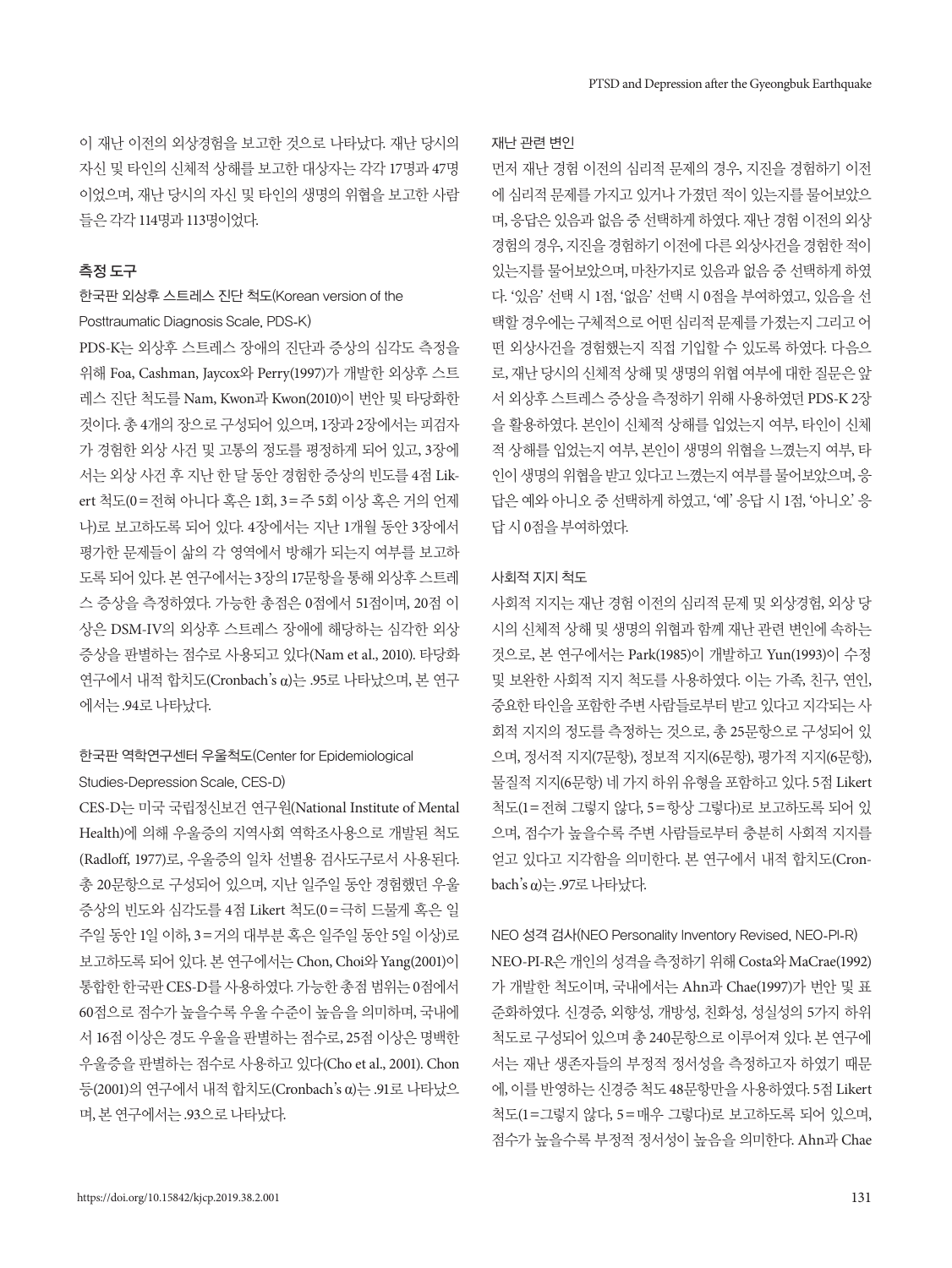(1997)의연구에서신경증척도의내적합치도(Cronbach's α)는 .89 로 나타났으며, 본 연구에서는 .92로 나타났다.

## 한국판 인지적 정서조절 전략 질문지(Korean version of the Cognitive Emotion Regulation Questionnaire, K-CERQ)

K-CERQ는 Garnefski와 Kraaij(2007)가 인지적 정서조절 전략을 측정하기 위해 개발한 척도를 Kim(2004)이 번안하고 Ahn, Lee와 Joo(2013)가 타당화한 것이다. 총 35문항으로, 5가지의 적응적 정서 조절전략(수용, 해결중심사고, 균형있게바라보기, 긍정적재초점, 긍정적 재평가) 19문항과 4가지의 부적응적 정서조절 전략(자기비 난, 타인비난, 반추, 파국화) 16문항으로 구성되어 있다. 5점 Likert 척도(1=거의 그렇지 않다, 5=거의 항상 그렇다)로 보고하도록 되 어 있으며, 각 하위 요인별 점수가 높을수록 해당되는 인지적 정서 조절 전략을 많이 사용한다는 것을 의미한다. 본 연구에서는 부적 응적 정서조절 전략만을 분석에 포함시켰다. Ahn 등(2013)의 연구 에서내적합치도(Cronbach's α)는자기비난 .83, 타인비난 .87, 반추 .76, 파국화 .79로 나타났고, 본 연구에서는 자기비난 .80, 타인비난 .87, 반추 .76, 파국화 .80으로 나타났으며, 부적응적 정서조절 전략 전체에 대한 내적 합치도는 .91이었다.

#### 자료 분석

수집된 자료는 SPSS 24.0으로 분석하였다. 본 연구의 분석 절차는 다음과 같다. 우선 각 측정도구의 신뢰도 검증을 위해 내적 합치도 를 구하였다. 다음으로 지진을 경험한 주민들의 인구통계학적 특 성 및 재난 관련 특성을 파악하기 위해 각 항목별 응답 빈도를 구하 고, 사회적 지지, 부정적 정서성, 부적응적 정서조절 전략, 외상후 스 트레스, 우울과 같은 주요 변인들의 기술통계치를 구하였다. 그 후 외상후 스트레스 및 우울 증상 고위험군에 해당하는 주민의 수와 비율을 구하고, 카이제곱 검정을 통해 이러한 분포가 성별, 연령, 교 육 수준, 경제적 수준, 결혼 유형, 직업 유형, 거주지에 따라 달라지 는지살펴보았다.

다음으로 *t*-test와 ANOVA를 통해 인구통계학적 변인 및 재난 관련 변인의 각 범주 집단에 따라 외상후 스트레스 및 우울의 평균 에 차이가 있는지 살펴보았다. 유의한 차이가 나타난 변인들의 경 우 보다 구체적인 집단차를 알아보기 위해 Scheffè's test를 이용한 사후분석을 실시하였으며, 이후 이들 변인을 회귀분석에 투입하여 각변인들이외상후스트레스와우울증상을유의미하게예측하는 지 살펴보았다. 이때 각 변인들은 Table 1에 제시된 것과 동일한 범 주로 코딩하였다(e.g. 경제적 수준: 낮음=1, 보통=2, 높음=3). 또 한 상관분석을 통해 나머지 주요 변인들과 외상후 스트레스 및 우

울 증상 사이의 상관관계를 알아본 후, 마찬가지로 유의한 상관관 계가 나온 변인들을 회귀분석에 투입하여 각 변인들이 외상후 스 트레스와우울증상을유의미하게예측하는지살펴보았다. 각변인 의 고유한 예측력을 확인하기 위해 위계적 중다회귀분석을 실시하 였는데, 먼저 기존의 선행연구들에서 주요한 예측 요인으로 밝혀진 바 있는 인구통계학적 변인과 재난 관련 변인을 순차적으로 투입하 고, 다음으로 본 연구에서 중점을 두고 있는 개인의 심리적 특성 변 인을 투입하였다. 이때 부적응적 정서조절 전략의 매개효과를 가정 함에 따라 개인의 안정적 심리 특성으로서의 부정적 정서성을 먼 저 투입한 후, 개인의 인지적 특성으로서의 부적응적 정서조절 전 략의 하위요인들을 투입하였다. 끝으로 이차적인 분석으로서 Hayes(2013)가 제안한 부트스트래핑(bootstrapping) 절차에 따라 부정적 정서성과 외상후 스트레스 및 우울 증상 간의 관계에서 부 적응적 정서조절 전략이 가지는 매개효과의 통계적 유의성을 검증 하였다.

## 결 과

## 외상후 스트레스 및 우울 증상 고위험군

연구 대상자 중 외상후 스트레스 증상과 우울 증상에 있어 고위험 군으로 분류될 수 있는 주민의 비율을 먼저 파악하였다. 외상후 스 트레스 증상의 경우, PDS-K에서 20점 이상을 받았을 때 DSM-IV 의 외상후 스트레스 장애에 준하는 외상 증상을 가진다고 보았기 때문에(Nam et al., 2010), 이를 기준으로 외상후 스트레스 증상 고 위험군을 분류하였다. 우울 증상의 경우, 한국판 CES-D에서 명백 한 우울증을 판별하는 점수로 25점 이상을 사용하고 있기 때문에 (Cho et al., 2001), 이를 기준으로 우울 증상 고위험군을 분류하였 다. 분석 결과, 외상후 스트레스 증상의 평균 점수는 8.44, 표준편차 는 9.302로 나타났으며, 전체 응답자 중 13.85%(27명, 남자 12명, 여 자 15명)가 외상후 스트레스 증상 고위험군으로 분류되었다. 한편 우울 증상의 평균 점수는 18.71, 표준 편차는 10.706이었으며, 전체 응답자 중 25.64%(50명, 남자 25명, 여자 25명)가 우울 증상 고위험 군으로 분류되었다. 외상후 스트레스 및 우울 증상 모두 고위험군 에 속한 주민은 8.72%(17명, 남자 8명, 여자 9명)이었다. 이에 더하여 한국판 CES-D에서 16점 이상을 받을 경우 경미한 우울로 판단하 는데(Cho et al., 2001), 전체 응답자 중 절반 이상인 54.36%(106명, 남자 42명, 여자 64명)가 이에 해당하는 것으로 나타났다. 이와 같 은 결과는 Figure 1에 제시되어 있다. 외상후 스트레스 증상 및 우 울 증상 고위험군의 분포는 성별, 연령, 교육 수준, 경제적 수준, 결 혼유형, 직업유형, 거주지에따라유의미한차이를보이지않았다.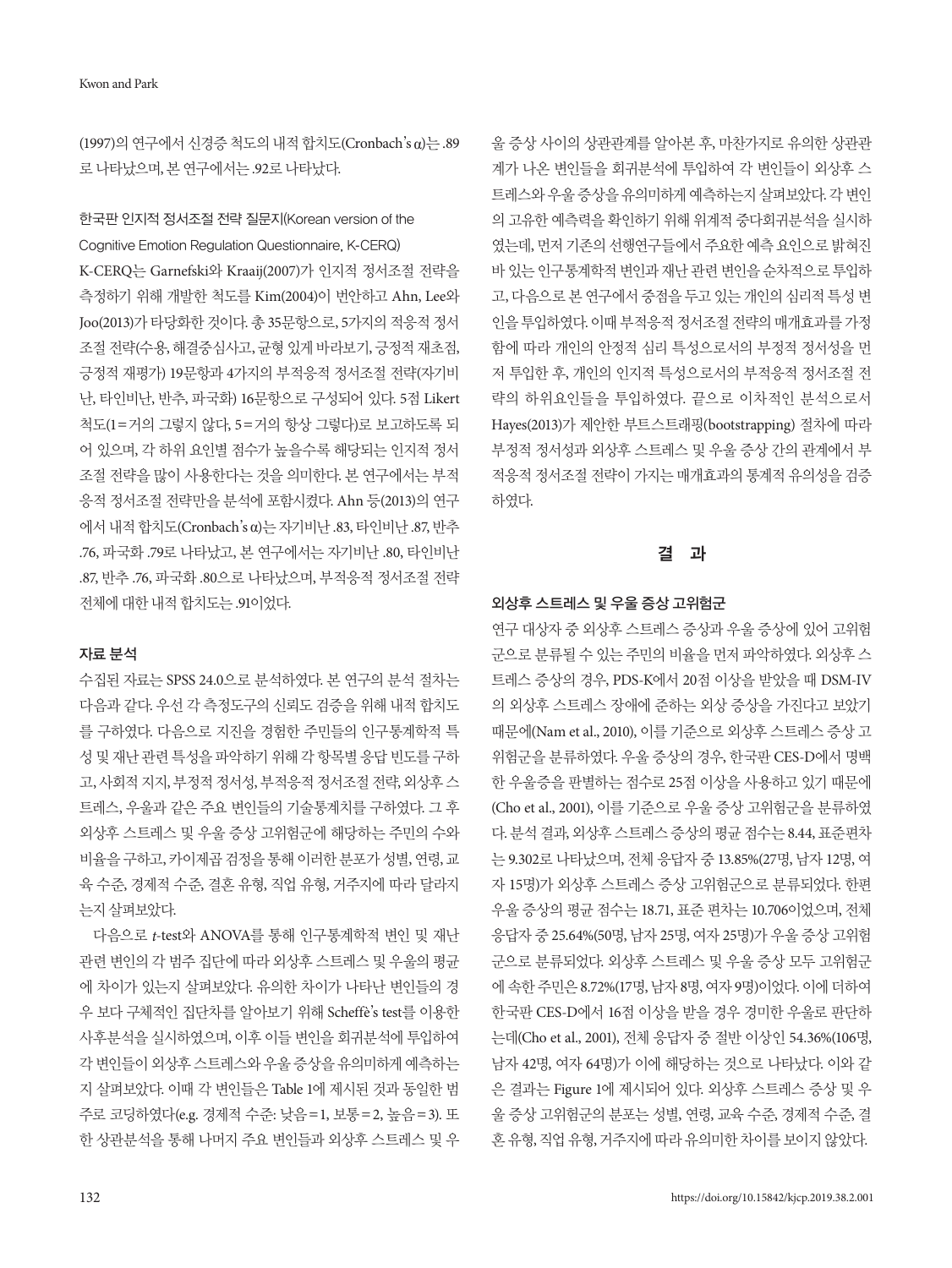#### 예측 요인에 따른 심리적 증상의 평균 차이

본 연구에서 측정된 인구통계학적 변인과 재난 관련 변인에 따라 외상후 스트레스와 우울 증상의 평균에 차이가 있는지를 알아보 기 위하여 *t*-test와 ANOVA를 실시하였다. 분석 결과, 자신의 신체 적 상해 여부, *t*(193)=-3.917, *p*<.001, 와 자신의 생명의 위협 여부, *t*(193)=-4.018, *p*<.001, 에 따라 외상후 스트레스 증상의 평균에서 유의미한 차이가 나타났다. 사후검정 결과, 자신이 신체적 상해를 입은 경우의 외상후 스트레스 점수(*M*=16.59, *SD*=13.389)가 그렇 지 않은 경우의 외상후 스트레스 점수(*M*=7.66, *SD* =8.465)보다 유의미하게 높았다. 또한 자신이 생명의 위협을 느낀 경우의 외상 후 스트레스 점수(*M*=10.61, *SD*=9.528)가 그렇지 않은 경우의 외 상후 스트레스 점수(*M*=5.38, *SD*=8.086)보다 유의미하게 높았다. 우울의 경우, 교육 수준, *F*(3, 191)=3.121, *p*=.027, 경제적 수준, *F*(2, 192)=4.122, *p*=.018, 결혼 상태, *t*(193)=2.368, *p*=.019, 직업 유무,



**Figure 1.** *Distribution of high-risk posttraumatic stress, depressive symptom, posttraumatic stress+depressive symptom groups and no clinical elevation group.*

*t*(193)=4.409, *p*<.001, 이전의심리적문제, *t*(193)=-3.950, *p*<.001, 자신의 신체적 상해 여부,  $t(193) = -2.496$ ,  $p = .013$ , 자신의 생명의 위 협 여부, *t*(193)=-2.800, *p*=.006, 에 따라 우울 증상의 평균에서 유 의미한 차이가 나타났다. 사후검정 결과, 낮은 경제적 수준의 우울 점수(*M*=21.74, *SD* =11.464)가 보통의 경제적 수준의 우울 점수 (*M*=17.36, *SD*=10.186)보다 유의하게 높았고, 기혼이 아닌 경우의 우울점수(*M*=20.91, *SD*=12.069)가기혼인경우의우울점수(*M*= 17.25, *SD* =9.466)보다 유의미하게 높았으며, 직업이 없는 경우의 우울 점수(*M*=24.00, *SD*=13.025)가 직업이 있는 경우의 우울 점 수(*M*=16.74, *SD*=8.984)보다 유의미하게 높았다. 또한 이전의 심 리적 문제가 있는 경우의 우울 점수(*M*=29.21, *SD*=16.521)가 그렇 지 않은 경우의 우울 점수(*M*=17.90, *SD*=9.726)보다 유의미하게 높았다. 마지막으로 자신이 신체적 상해를 입은 경우의 우울 점수 (*M*=24.82, *SD* =12.768)가 그렇지 않은 경우의 우울 점수(*M*= 18.13, *SD*=10.343)보다 유의미하게 높았으며, 자신이 생명의 위협 을 느낀 경우의 우울 점수(*M*=20.49, *SD*=10.968)가 그렇지 않은 경우의 우울 점수(*M*=16.21, *SD*=9.859)보다 유의미하게 높은 것 으로나타났다.

## 예측 요인과 심리적 증상 간의 상관관계

본 연구에서 측정된 연속 변인들 간의 상관계수와 평균 및 표준편 차를 Table 2에 제시하였다. 우선 외상후 스트레스 증상과 유의미 한 상관관계를 보인 예측 요인은 부정적 정서성과 부적응적 정서조 절 전략이었다. 이는 부정적 정서성이 높을수록, 부적응적 정서조 절 전략을 많이 사용할수록 외상후 스트레스 증상이 더 심함을 의 미한다. 우울 증상과 유의미한 상관관계를 보인 예측 요인은 사회 적 지지와 부정적 정서성, 부적응적 정서조절 전략이었다. 이는 사 회적 지지가 낮을수록, 부정적 정서성이 높을수록, 부적응적 정서

**Table 2.** *Correlation Coefficients between Variables and the Mean and Standard Deviation of Each Variable*

|                | Variable             |            | 2                        | 3                        | $\overline{4}$ | 5                        | 6                        | 7         | 8                        |
|----------------|----------------------|------------|--------------------------|--------------------------|----------------|--------------------------|--------------------------|-----------|--------------------------|
| $\mathbf{1}$   | Social support       | ٠          |                          |                          |                |                          |                          |           |                          |
| $\overline{c}$ | Negative affectivity | $-.212**$  | $\overline{\phantom{a}}$ |                          |                |                          |                          |           |                          |
| 3              | Self-blame           | $-.201**$  | .075                     | $\overline{\phantom{a}}$ |                |                          |                          |           |                          |
| 4              | Other-blame          | $-.084$    | $.173*$                  | $.433***$                | -              |                          |                          |           |                          |
| 5              | Rumination           | $-.033$    | $.308***$                | $.628***$                | $.500***$      | $\overline{\phantom{a}}$ |                          |           |                          |
| 6              | Catastrophizing      | $-.082$    | $.377***$                | $.490***$                | $.479***$      | $.727***$                | $\overline{\phantom{a}}$ |           |                          |
| 7              | <b>PDS</b>           | .062       | $.296***$                | $.292***$                | $.344***$      | $.495***$                | $.601***$                | ۰         |                          |
| 8              | CES-D                | $-.391***$ | $.588***$                | $.317***$                | $.332***$      | $.417***$                | $.483***$                | $.447***$ | $\overline{\phantom{a}}$ |
|                | $\boldsymbol{M}$     | 86.57      | 144.20                   | 7.49                     | 8.55           | 9.10                     | 8.21                     | 8.44      | 18.71                    |
|                | <b>SD</b>            | 18.202     | 20.427                   | 3.397                    | 4.206          | 3.379                    | 3.491                    | 9.302     | 10.706                   |
|                |                      |            |                          |                          |                |                          |                          |           |                          |

*Note*. PDS = Posttraumatic Diagnostic Scale; CES-D = Center for Epidemiological Studies-Depression Scale. \**p*< .05. \*\**p*< .01. \*\*\**p*< .001.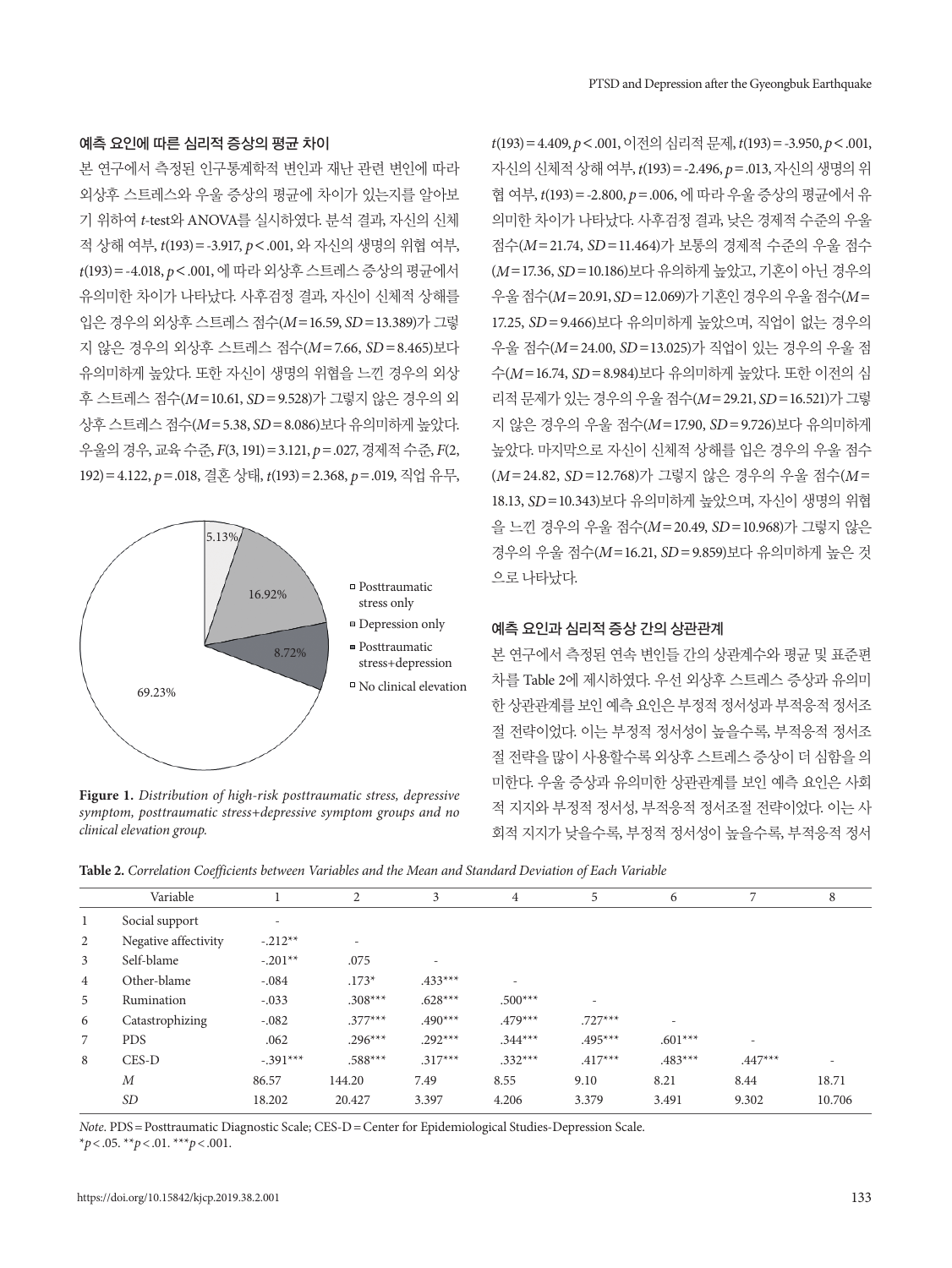| Predictor                     | $\beta$ | t          | $R^2$ (adjusted $R^2$ ) | $\Delta R^2$ | $\cal F$    |
|-------------------------------|---------|------------|-------------------------|--------------|-------------|
| 1                             |         |            | .140(.131)              | .140         | $15.652***$ |
| Physical injury of self       | .252    | $3.750***$ |                         |              |             |
| Perceived life threat of self | .259    | $3.855***$ |                         |              |             |
| 2                             |         |            | .190(.178)              | .050         | $11.819**$  |
| Physical injury of self       | .252    | $3.853***$ |                         |              |             |
| Perceived life threat of self | .190    | $2.781**$  |                         |              |             |
| Negative affectivity          | .234    | $3.438**$  |                         |              |             |
| 3                             |         |            | .430(.409)              | .240         | $19.693***$ |
| Physical injury of self       | .165    | $2.880**$  |                         |              |             |
| Perceived life threat of self | .164    | $2.730**$  |                         |              |             |
| Negative affectivity          | .032    | .511       |                         |              |             |
| Self-blame                    | $-.075$ | $-1.005$   |                         |              |             |
| Other-blame                   | .073    | 1.099      |                         |              |             |
| Rumination                    | .168    | 1.818      |                         |              |             |
| Catastrophizing               | .405    | $4.655***$ |                         |              |             |

**Table 3.** *Results of Hierarchical Multiple Regression Analysis Predicting Posttraumatic Stress Symptoms*

\*\**p* < .01. \*\*\**p* < .001.

조절 전략을 많이 사용할수록 우울 증상이 더 심함을 나타내는 결 과이다. 이에 더하여, 외상후 스트레스 증상과 우울 증상 사이에는 중간정도의상관관계가나타났다, *r*=.447, *p*<.001.

## 외상후 스트레스 증상에 대한 예측 요인의 효과

위계적 중다회귀분석 결과, 외상후 스트레스 증상과 유의한 상관 을 보인 예측 요인들은 이 증상의 전체 변량의 43.0%를 설명하는 것으로 나타났다, *F*(7, 187)=20.176, *p*<.001. Table 3에서 볼 수 있 듯이, 외상후 스트레스 증상을 예측하는 데에 자신의 신체적 상해 (*β*=.252, *p*<.001) 및 자신의 생명의 위협(*β*=.259, *p*<.001) 여부가 유의하게 기여하였다. 다음으로, 부정적 정서성은 외상후 스트레스 증상의 변량을 5.0% 추가로 설명하였으며, *F*(1, 191)=11.819, *p*= .001, 자신의 신체적 상해 및 생명의 위협의 영향을 통제했을 때 외 상후 스트레스 증상을 고유하게 예측하였다(*β*=.234, *p*=.001). 마 지막으로 자기비난, 타인비난, 반추, 파국화와 같은 부적응적 정서 조절 전략은 외상후 스트레스 증상의 변량을 24.0% 추가로 설명하 였으며, *F*(4, 187)=19.693, *p*<.001, 그중 파국화는 자신의 신체적 상해와 자신의 생명의 위협, 부정적 정서성을 모두 통제한 이후에 도 외상후 스트레스 증상을 예측하는 데에 유의하게 기여하였다 (*β*=.405, *p*<.001). 자신의 신체적 상해(*β*=.165, *p*=.004) 및 생명 의 위협(*β*=.164, *p*=.007) 역시 다른 관련 변인들의 영향을 통제한 후에도 외상후 스트레스 증상에 대한 고유한 설명력을 가지는 것 으로나타났다.

## 우울 증상에 대한 예측 요인의 효과

우울 증상과 유의한 상관을 보인 예측 요인들은 우울 증상의 전체 변량의 61.4%를 설명하는 것으로 나타났다, *F*(13, 181)=22.113, *p*< .001. Table 4에서볼수있듯이, 우울증상을예측하는데에결혼상 태(*β*=-.135, *p*=.049)와 직업 유무(*β*=-.264, *p*<.001)가 유의하게 기여하였다. 다음으로 이전의 심리적 문제와 자신의 신체적 상해, 자신의 생명의 위협, 사회적 지지는 모두 합쳐 우울 증상의 변량을 23.0% 추가로 설명하였으며, *F*(4, 186)=16.957, *p*<.001, 이전의 심 리적 문제(*β*=.261, *p*<.001)와 자신의 생명의 위협(*β*=.192, *p*= .001), 사회적 지지(*β*=-.365, *p*<.001)는 교육 수준, 경제적 수준, 결 혼 상태, 직업 유무를 통제했을 때에도 우울 증상을 고유하게 예측 하였다. 직업 유무 역시 다른 관련 변인들의 영향을 통제한 후에도 우울 증상을 고유하게 예측하는 것으로 나타났다(*β*=-.225, *p*< .001). 나아가 부정적 정서성은 우울 증상의 변량을 16.7% 추가로 설명하였다, *F*(1, 185)=66.962, *p*<.001. 이는 다른 모든 변인들을 통제했을 때에도 우울 증상을 고유하게 예측하였으며(*β*=.453, *p*<.001), 직업 유무(*β*=-.157, *p*=.004)와 이전의 심리적 문제(*β*= .225, *p*<.001), 자신의 신체적 상해(*β*=.117, *p*=.022), 사회적 지지 (*β*=-.263, *p*<.001) 또한 다른 모든 관련 변인의 영향을 통제한 이 후에도 우울 증상을 예측하는 데에 유의하게 기여하였다. 끝으로 자기비난, 타인비난, 반추, 파국화와 같은 부적응적 정서조절 전략 은 우울 증상의 변량을 7.6% 추가로 설명하였다, *F*(4, 181)=8.941, *p*<.001. 그중 타인비난(*β*=.142, *p*=.014)과 파국화(*β*=.166, *p*= .027)는 교육 수준, 경제적 수준, 결혼 상태, 직업 유무, 이전의 심리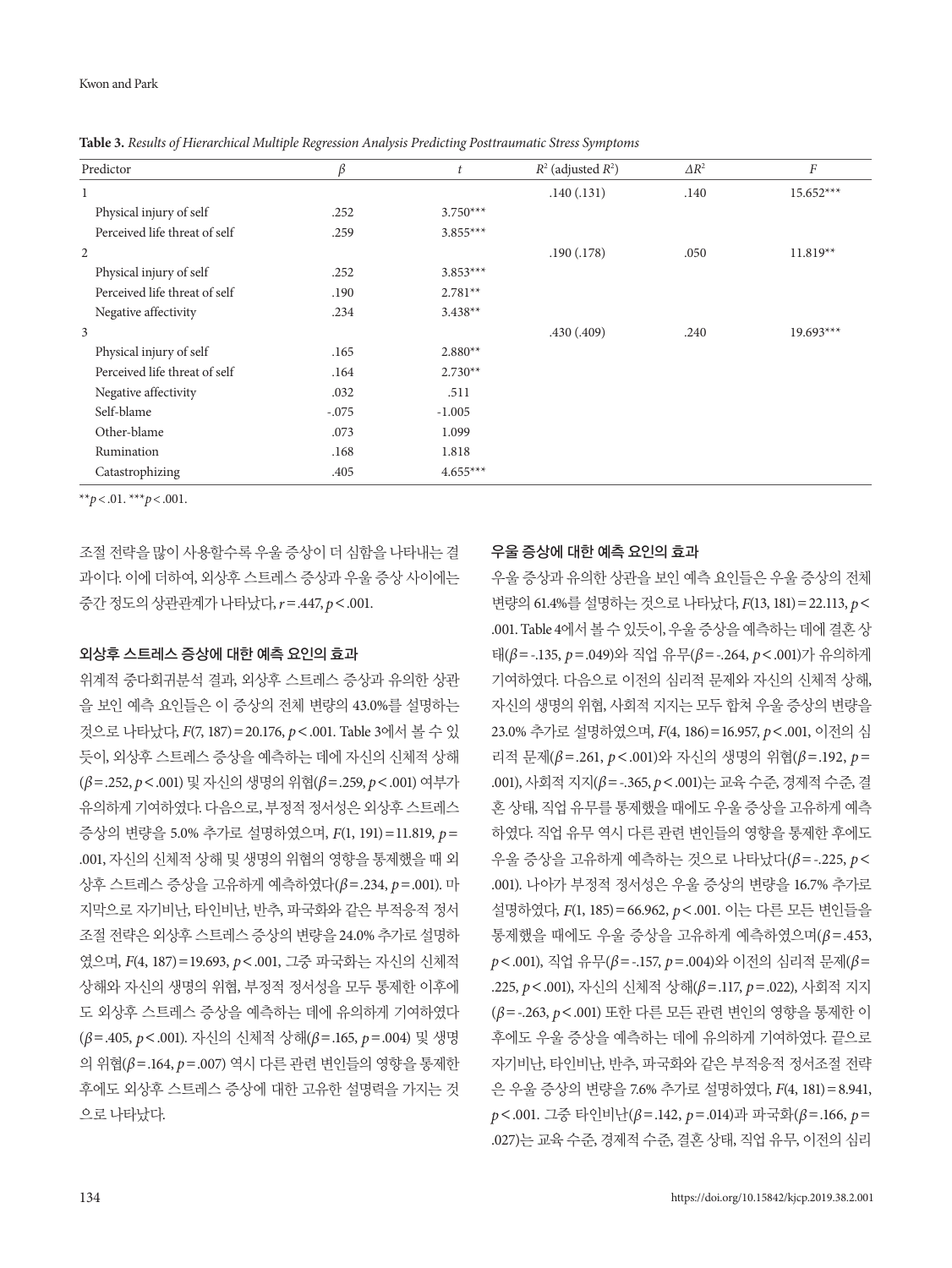**Table 4.** *Results of Hierarchical Multiple Regression Analysis Predicting Depressive Symptoms*

| Predictor                     | $\beta$  | $\boldsymbol{t}$ | $R^2$ (adjusted $R^2$ ) | $\Delta R^2$ | $\cal F$   |
|-------------------------------|----------|------------------|-------------------------|--------------|------------|
| $\mathbf{1}$                  |          |                  | .140(.122)              | .140         | $7.732***$ |
| Educational attainment        | $-.073$  | $-1.008$         |                         |              |            |
| Socioeconomic status          | $-.128$  | $-1.816$         |                         |              |            |
| Marital status                | $-.135$  | $-1.978*$        |                         |              |            |
| Employment                    | $-.264$  | $-3.749***$      |                         |              |            |
| $\overline{2}$                |          |                  | .370(.343)              | .230         | 16.957***  |
| <b>Educational attainment</b> | $-.038$  | $-.590$          |                         |              |            |
| Socioeconomic status          | $-.087$  | $-1.429$         |                         |              |            |
| Marital status                | $-.045$  | $-.741$          |                         |              |            |
| Employment                    | $-.225$  | $-3.645***$      |                         |              |            |
| Prior psychological problems  | .261     | $4.408***$       |                         |              |            |
| Physical injury of self       | .105     | 1.785            |                         |              |            |
| Perceived life threat of self | .192     | $3.237**$        |                         |              |            |
| Social support                | $-.365$  | $-5.919***$      |                         |              |            |
| $\overline{3}$                |          |                  | .537(.515)              | .167         | 66.962***  |
| <b>Educational attainment</b> | $-.038$  | $-.699$          |                         |              |            |
| Socioeconomic status          | $-.044$  | $-.837$          |                         |              |            |
| Marital status                | $-.069$  | $-1.312$         |                         |              |            |
| Employment                    | $-.157$  | $-2.926**$       |                         |              |            |
| Prior psychological problems  | .225     | $4.411***$       |                         |              |            |
| Physical injury of self       | .117     | $2.307*$         |                         |              |            |
| Perceived life threat of self | .059     | 1.095            |                         |              |            |
| Social support                | $-.263$  | $-4.819***$      |                         |              |            |
| Negative affectivity          | .453     | $8.183***$       |                         |              |            |
| $\overline{4}$                |          |                  | .614(.586)              | .076         | $8.941***$ |
| Educational attainment        | $-.021$  | $-418$           |                         |              |            |
| Socioeconomic status          | $-.082$  | $-1.634$         |                         |              |            |
| Marital status                | $-.079$  | $-1.628$         |                         |              |            |
| Employment                    | $-.146$  | $-2.898**$       |                         |              |            |
| Prior psychological problems  | .213     | $4.452***$       |                         |              |            |
| Physical injury of self       | .049     | 1.020            |                         |              |            |
| Perceived life threat of self | .068     | 1.336            |                         |              |            |
| Social support                | $-.242$  | $-4.652***$      |                         |              |            |
| Negative affectivity          | .368     | $6.678***$       |                         |              |            |
| Self-blame                    | .080     | 1.236            |                         |              |            |
| Other-blame                   | .142     | $2.476*$         |                         |              |            |
| Rumination                    | $-0.019$ | $-.230$          |                         |              |            |
| Catastrophizing               | .166     | $2.234*$         |                         |              |            |

\**p*< .05. \*\**p*< .01. \*\*\**p*< .001.

적 문제, 자신의 신체적 상해, 자신의 생명의 위협, 사회적 지지, 부 정적 정서성을 모두 통제한 후에도 우울 증상을 고유하게 예측하 는 것으로 나타났다. 또한 직업 유무(*β*=-.146, *p*=.004), 이전의 심 리적 문제(*β*=.213, *p*<.001), 사회적 지지(*β*=-.242, *p*<.001)와 부 정적 정서성(*β*=.368, *p*<.001) 역시 다른 모든 관련 변인의 영향을 통제한이후에도우울증상에대한고유한설명력을가졌다.

# 부정적 정서성과 외상후 스트레스 및 우울 간의 관계에서 부적응적 정서조절 전략의 매개효과

부적응적 정서조절 전략이 부정적 정서성과 PTSD 및 우울 간의 관 계를 매개할 것이라는 가설을 검증하기 위해 Hayes(2013)가 제안 한 부트스트래핑(bootstrapping) 절차를 활용하였다. 이때 부트스 트래핑(bootstrapping)으로 재추출한 표본 수는 5,000개였고, 95%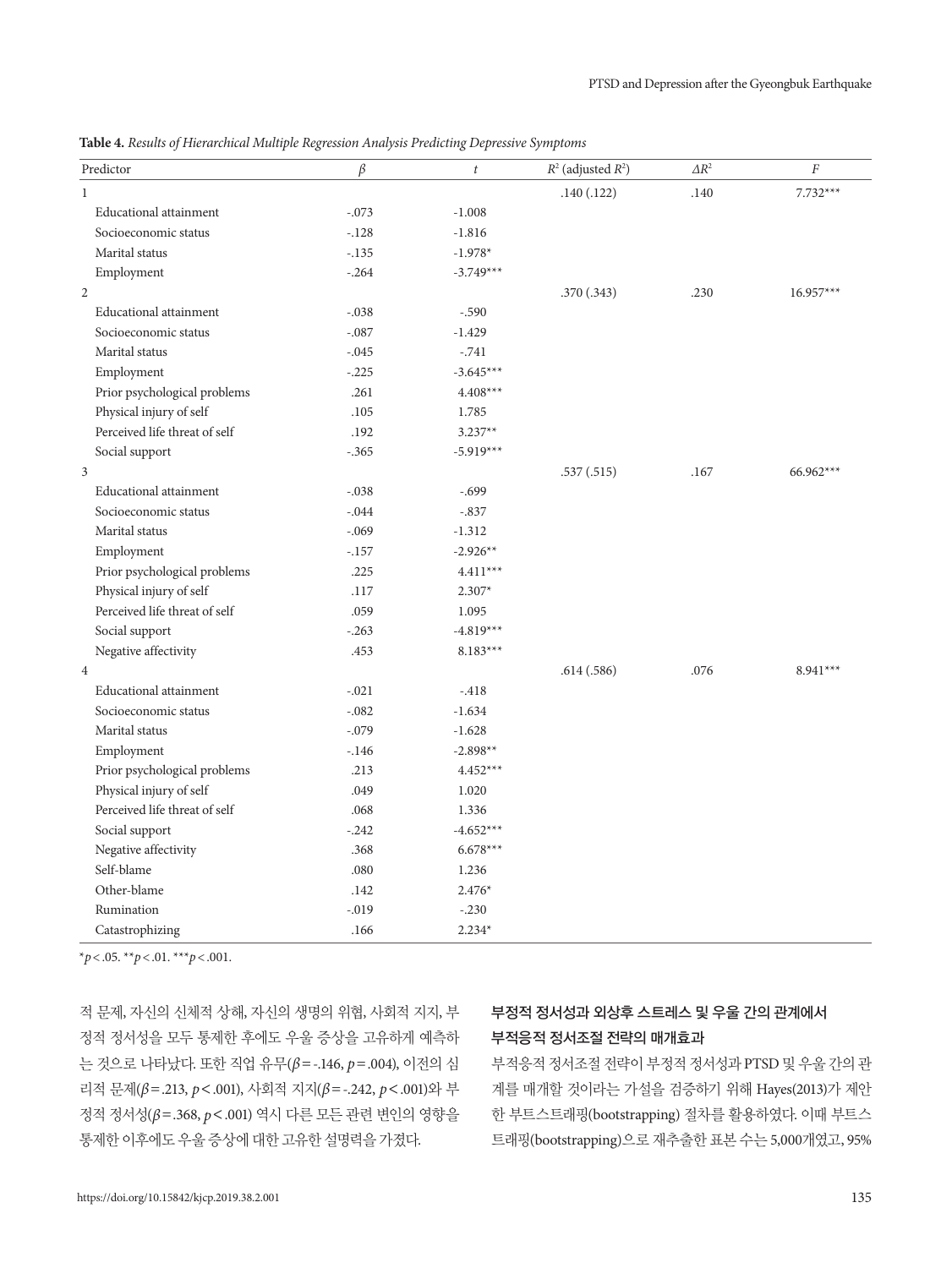Dependent variable *B SE t p* 95% confidence interval LLCI ULCI Posttraumatic stress (PDS) Total effect .107 .031 3.438 .001 .046 .168 010. 133 .0143 .029 1.510 .013 .010 Indirect effect .064 .018 .031 .102 Depression (CES-D) Total effect .247 .028 8.851 < .001 .192 .302 Direct effect .208 .027 7.839 < .001 .155 .260 Indirect effect .039 .013 .016 .068

**Table 5.** *Bootstrapping Analysis for Indirect Effect of Maladaptive Emotion Regulation Strategies* 

*Note*. PDS = Posttraumatic Diagnostic Scale; CES-D = Center for Epidemiological Studies-Depression Scale; LLCI = Lower level for 95% confidence interval; ULCI = Upper level for 95% confidence interval.

의 신뢰구간에서 간접효과 계수의 하한값과 상한값을 확인하였으 며, 신뢰구간이 0을 포함하지 않을 경우 간접효과가 유의한 것으로 보았다. 먼저 PTSD에 관한 결과를 살펴보면, 본 연구에서 PTSD를 유의하게 예측하는 것으로 나타난 자신의 신체적 상해 여부와 자 신의 생명의 위협 여부를 통제한 후에도, 부정적 정서성은 부적응 적 정서조절 전략을 유의하게 예측하였으며(*B*=.172, *p*<.001), 부 적응적 정서조절 전략은 PTSD를 유의하게 예측하였다(*B*=.368, *p*<.001). 다음으로 부정적 정서성과 PTSD 간의 관계를 부적응적 정서조절 전략이 매개하는 매개 모형에서 각 경로의 유의성을 관찰 하였다. 우선 부정적 정서성이 PTSD에 미치는 총 효과(*B*=.107, *p*=.001)는 유의하였으나, 부적응적 정서조절 전략의 영향을 통제 한 직접효과(*B*=.043, *p*=.133)는 유의하지 않았다. 부정적 정서성 이 부적응적 정서조절 전략을 통해 PTSD에 미치는 간접효과의 통 계적 유의성을 확인한 결과, 간접효과 계수의 하한값이 .031, 상한 값이 .102로 신뢰구간에 0을 포함하지 않아 간접효과가 유의한 것 으로 나타났다. 즉 부적응적 정서조절 전략은 부정적 정서성과 PTSD 간의 관계를 완전 매개하는 것으로 나타났다. 다음으로 우 울에 관한 결과를 살펴보면, 본 연구에서 우울을 유의하게 예측하 는 것으로 나타난 직업 유무, 이전의 심리적 문제, 사회적 지지를 통 제한 후에도, 부정적 정서성은 부적응적 정서조절 전략을 유의하 게 예측하였으며(*B*=.146, *p*=.001), 부적응적 정서조절 전략은 우 울을 유의하게 예측하였다(*B*=.267, *p*<.001). 부정적 정서성과 우 울 간의 관계를 부적응적 정서조절 전략이 매개하는 매개 모형에 서 각 경로의 유의성을 관찰한 결과, 부정적 정서성이 우울에 미치 는 총 효과(*B*=.247, *p*<.001)와 부적응적 정서조절 전략의 영향을 통제한 직접효과(*B*=.208, *p*<.001)가 모두 유의하였다. 부정적 정 서성이 부적응적 정서조절 전략을 통해 우울에 미치는 간접효과의 통계적 유의성을 확인한 결과, 간접효과 계수의 하한값이 .016, 상 한값이 .068로 신뢰구간에 0을 포함하지 않아 간접효과 역시 유의 한 것으로 나타났다. 즉 부적응적 정서조절 전략은 부정적 정서성 과 우울 간의 관계를 부분 매개하였다. 이와 같은 결과는 Table 5에 제시되어 있다.

## 논 의

본 연구는 자연재난 생존자들의 재난 이후 정신건강 실태를 파악 하고, 이와 관련된 예측 요인을 알아보기 위해 수행되었다. 이를 위 하여 우선 지진을 경험한 경주 및 포항 지역 거주민을 대상으로, 자 기보고식 설문을 통해 재난 발생 각각 1년 10개월과 7개월이 경과 한 시점에서의 외상후 스트레스 및 우울 증상을 측정하였다. 다음 으로, 선행연구 및 관련 문헌들을 검토하여 지진 생존자들의 성별, 연령, 교육 수준, 경제적 수준, 결혼 상태, 직업 유무, 거주지와 같은 인구통계학적 변인과 재난 경험 이전의 심리적 문제 및 외상경험, 재난 당시 자신 및 타인의 신체적 상해와 생명의 위협 여부, 사회적 지지와 같은 재난 관련 변인, 부정적 정서성, 부적응적 정서조절 전 략의 사용과 같은 개인의 심리적 특성 변인을 장기적인 심리적 증 상에 대한 잠정적 예측 요인으로 선정하고, 인구통계학적 변인 및 재난 관련 변인의 영향력을 통제한 이후에도 개인의 심리적 특성 변인이 외상후 스트레스 및 우울 증상을 유의미하게 예측하는지 살펴보았다. 본연구의주요결과는다음과같다.

우선 지진 생존자 중 DSM-IV의 PTSD에 준하는 외상 증상을 보고한 대상자(외상후 스트레스 증상 고위험군)는 전체 대상자의 13.85%로 나타났다. 대부분의 연구에서 자연재난 이후의 PTSD 유 병률이 20% 정도로 나타나고 있고(Neria et al., 2008), 쓰촨성 지진 발생 이후의 PTSD 유병률을 추적한 Guo 등(2014)의 연구에서 지 진발생 8개월후의유병률이 22.10%, 14개월후의유병률이 19.80% 로 나타나고 있음을 고려하였을 때, 이는 다소 낮은 수치일 수 있다. 그러나 쓰촨성 지진의 피해 규모(7만 명 사망, 37만 명 부상)를 감 안한다면 실질적으로 본 연구의 외상후 스트레스 증상 고위험군의 비율은 결코 낮은 수준이 아닐 것으로 추정된다. 한편 명백한 우울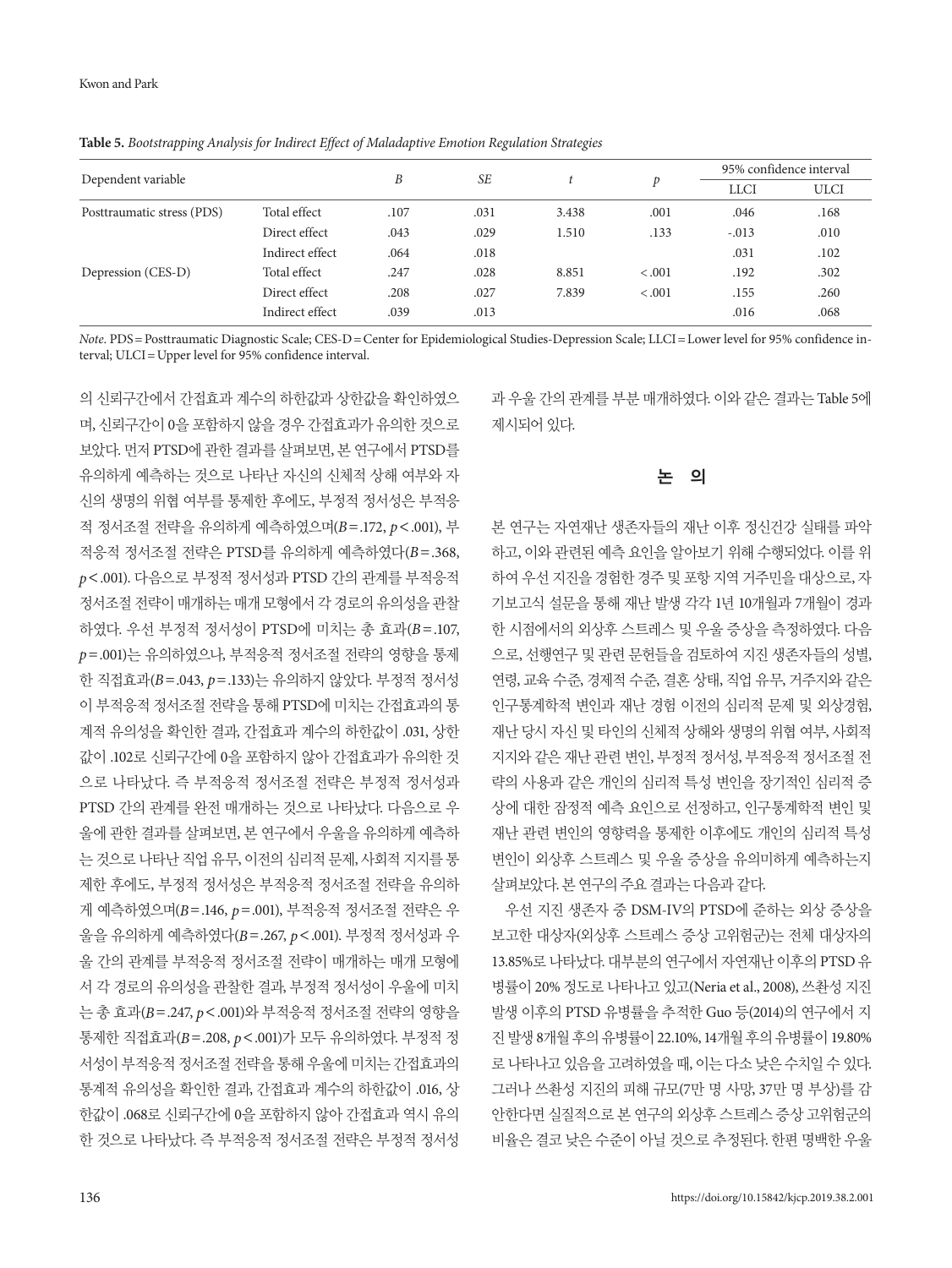증에 준하는 우울 증상을 보고한 대상자(우울 증상 고위험군)는 전체 대상자의 25.64%로 나타났다. 메타분석에서의 우울장애 유 병률은 5.8–54% 범위 내에서 골고루 나타나고 있으나(Tang et al., 2014), 쓰촨성지진발생경과 6개월후의우울장애유병률이 22.9% 로 나타났음을 고려할 때(Guo et al., 2015), 본 연구의 우울 증상 고 위험군의 비율은 피해 규모에 비해 상당히 높게 나타나고 있음을 알 수 있다. 특히 경미한 우울에 해당하는 주민이 전체의 54.36%로 나타나고 있어, 지진 경험이 경북지역 주민들에게 유의미한 수준의 스트레스를 유발하였음을 추론할 수 있다. 본 연구에서 외상후 스 트레스 및 우울 증상 고위험군의 분포는 성별, 연령, 교육 수준, 경 제적수준, 결혼유형, 직업유형, 거주지에따라유의미한차이를보 이지 않았는데, 이는 외상후 스트레스 및 우울 증상 고위험군의 비 율이 이러한 변인들에 관계없이 높게 나타남을 의미한다. 이는 Cho 와 Yang(2013)의 연구 결과와도 일치하는 것이다.

경북지역 지진 생존자들의 장기적인 심리적 증상들에 대한 예측 요인을 살펴본 결과, 각 증상을 예측하는 요인들은 심리적 증상의 종류에 따라 약간의 차이가 있었다. 먼저 외상후 스트레스 증상을 예측하는 요인으로는 부적응적 정서조절 전략인 파국화와 재난 당 시 자신의 신체적 상해, 재난 당시 자신의 생명의 위협이 나타났다. 부정적 정서성의 경우, 부적응적 정서조절 전략의 하위요인들을 고 려하지 않았을 때는 PTSD를 유의하게 예측하였으나, 부적응적 정 서조절 전략의 하위요인들을 고려하자 더 이상 PTSD를 유의하게 예측하지 못하였다. 한편 우울 증상에 대한 유의미한 예측 요인으 로는 부적응적 정서조절 전략인 파국화와 타인비난, 부정적 정서 성, 사회적 지지, 이전의 심리적 문제와 직업 유무가 나타났다.

기존문헌에서부정적정서성이다양한심리적문제들에대한취 약 요인으로 간주되어 왔으며(Carr et al., 1997; McFarlane, 1989), 성별, 재난 발생 이전의 정신건강, 재난 관련 스트레스 요인의 수를 통제한 후에도 우울, 불안과 같은 재난 이후의 심리적 증상을 예측 하였음을 고려할 때(Weems et al., 2007), 본 연구에서 부정적 정서 성이 우울에 대한 유의미한 예측 요인으로 나타난 것은 이러한 선 행연구 결과가 국내의 지진 생존자들에게도 일관되게 적용됨을 보 여준 결과라 할 수 있다. 나아가 연구자들은 부정적 정서성이 어떻 게 재난 이후의 심리적 문제를 예측하게 되는지 그 기제를 밝히고 자 하였는데, 여러 연구들에 의해 설득력을 얻고 있는 견해 중 하나 는 이것이 정서조절의 어려움과 관련된다는 것이다. 많은 연구들이 부정적 정서성과 정서조절 기술의 결함 사이의 강한 연관성을 보여 주었으며(Kokkonen & Pulkkinen, 2001), 나아가 부정적 정서성이 부적응적 정서조절 전략의 사용을 통해 다양한 심리적 문제들로 이어진다는 것을 밝혔기 때문에(Lynch, Robins, Morse, & Krause, 2001; Mennin, Heimberg, Turk, & Fresco, 2002; Tortella-Feliu et al., 2010), 본 연구에서는 이차적인 분석을 통해 부정적 정서성이 부적응적 정서조절 전략을 매개로 자연재난 이후의 PTSD 및 우울 증상에 영향을 미치는지 직접적으로 검증하고자 하였다. 그 결과, 부적응적 정서조절 전략은 부정적 정서성과 PTSD 간의 관계를 완 전 매개하였으나, 부정적 정서성과 우울 간의 관계는 부분 매개하 는 것으로 나타났다. 이는 부정적 정서성이 그 자체로서 PTSD의 발달에 직접적으로 기여하기보다는 부적응적 정서조절 전략의 사 용을 유발함으로써 PTSD를 발달시킬 수 있다는 것을 의미하며, 부적응적 정서조절 전략의 하위요인들이 투입되자 부정적 정서성 이 PTSD에 대한 설명력을 잃은 것도 이러한 맥락에서 이해될 수 있 다. 반면, 우울과 관련된 결과는 부정적 정서성이 부적응적 정서조 절 전략을 통해 우울의 발달에 기여하기도 하나, 부정적 정서성이 그 자체로서 혹은 다른 변인들을 통해서 우울에 영향을 미칠 가능 성도 있다는 것을 보여준다. 실제로 몇몇 연구들에서 부적응적 정 서조절 전략 이외에도 인지적 반응성(cognitive reactivity)이나 심 리적 경직성(psychological inflexibility)이 부정적 정서성과 우울 을 매개할 수 있음을 보여주었는데(Barnhofer & Chittka, 2010; Paulus, Vanwoerden, Norton, & Sharp, 2016), 이와 관련해서는 더 많은 후속 연구들이 필요할 것으로 보인다. 이를 종합하였을 때, 본 연구의 결과들은 자연재난 이후 PTSD의 개입에 있어서는 부적응 적 정서조절 전략에 초점을 두는 것이 보다 효과적일 수 있는 반면, 우울의 개입에 있어서는 부적응적 정서조절 전략과 함께 생존자들 이 가진 성격적 특성으로서의 부정적 정서성에도 주의를 기울이는 것이더효과적일수있음을시사한다고할수있겠다.

부적응적 정서조절 전략과 관련된 본 연구의 결과를 자세히 살 펴보면, 파국화는 외상후 스트레스 및 우울 증상을, 타인비난은 우 울 증상을 예측하는 것으로 나타났다. Cho와 Yang(2013)의 연구 에서 자기 자신에 대한 부정적 신념, 타인에 대한 불신, 세상의 공정 과 안전에 대한 부정적 신념을 포함하는 외상 후 부정적 신념이 외 상후 스트레스 및 우울 증상을 예측하는 것으로 나타났는데, 이는 타인비난과 파국화가 중요한 예측 요인으로 나타난 본 연구 결과와 어느정도일치하는것이라볼수있다. 특히파국화는다른모든변 인들을 통제한 후에도 외상후 스트레스 및 우울 증상 모두에 대해 유의한설명력을가지는것으로나타났는데, 외상후스트레스증상 과 관련해서 이는 파국화가 외상 사건 이후 PTSD 발달의 위험성을 높이고, 증상의 지속에 기여한다는 선행연구 결과와 일치하는 것 이며(Bryant & Guthrie, 2005; Resick, Monson, & Chard, 2008), 외 상 후유증의 발병 및 지속과정에서 외상과 관련된 인지의 역할을 강조한 현대의 인지이론(Ehlers & Clark, 2000)과도 맥락을 같이한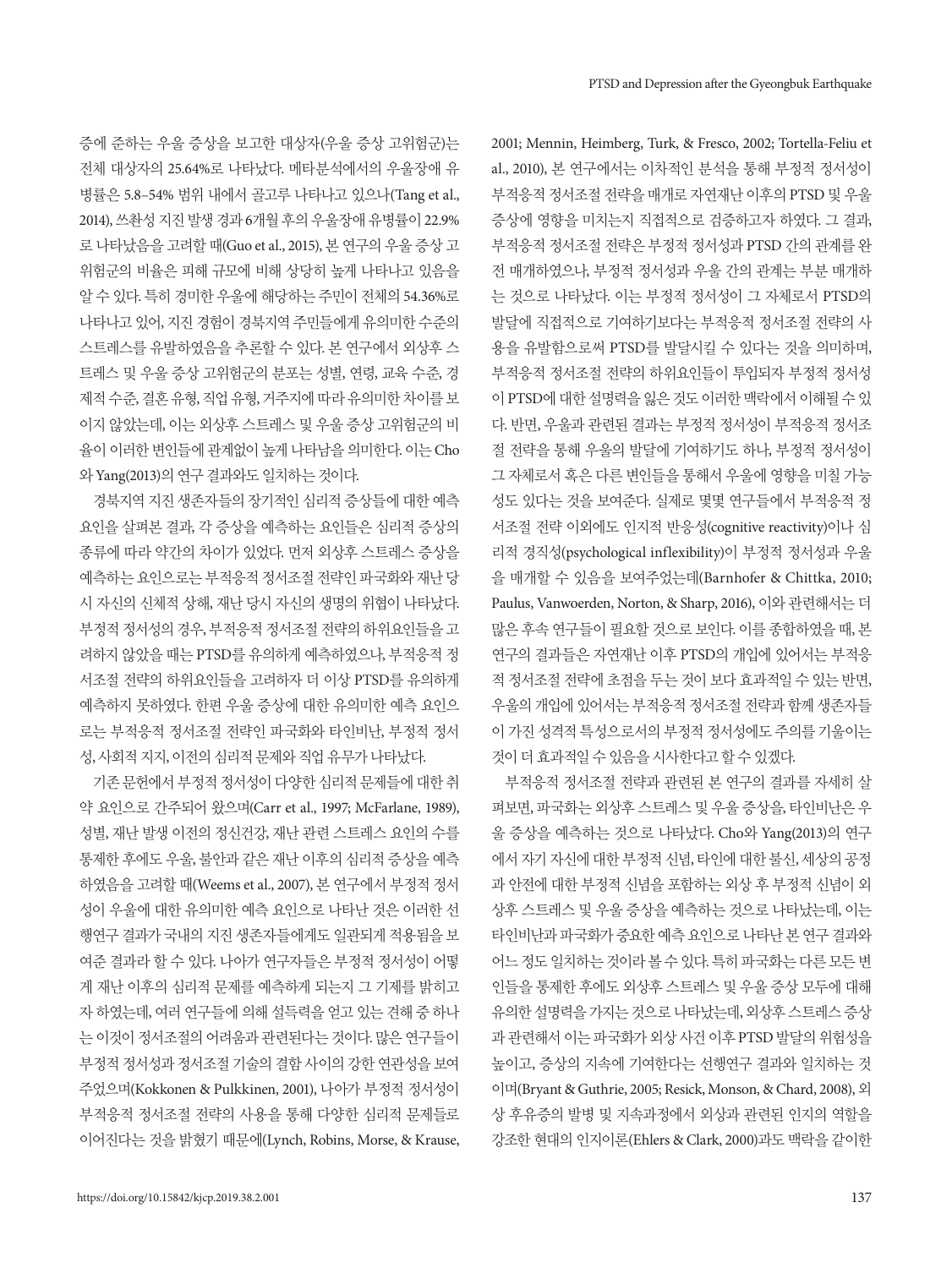다. Gellatly와 Beck(2016)은 이러한 인지이론에 입각하여 파국화 가 어떤 기제를 통해 PTSD를 발달 및 지속시키는지 설명하였는데, 이들에 따르면 재난과 같은 외상 사건의 발생은 개인으로 하여금 그것을 실제보다 더 끔찍한 것으로 생각하게 하고, 앞으로 다가올 일들의 부정적 결과를 과장하게 만드는 '파국적 믿음'을 갖도록 한 다. 이러한 믿음은 중립적인 자극을 부정적인 방식으로 해석하는 해석 편향과 위협적일 수 있는 정보들에 과하게 주의를 기울이는 주의 편향 등을 유발할 뿐만 아니라, 위협이 될 수 있는 자극을 맞 닥뜨렸을 때 외상 사건의 특정 장면으로 돌아가거나, 이미지를 떠 올리거나, 그때 느꼈던 감각을 다시 마주하게끔 함으로써 PTSD의 발생 및 지속에 기여할 수 있다. 이와 유사하게 Kaczkurkin 등 (2017)도 파국화가 침습적 기억과 연관됨으로써 외상후 스트레스 증상의 발달 및 지속에 기여한다고 설명하였다. 한편 우울 증상과 관련해서도, 본 연구의 결과는 파국화와 같은 인지적 대처 전략의 사용이 삶의 부정적 사건 이후 우울 증상의 발달에 유의미한 역할 을 하는 것으로 나타난 선행연구 결과와 일치한다(Kraaij et al., 2003; Martin & Dahlen, 2005). 다만 외상후 스트레스 증상과 달리, 자연재난과 같은 외상 사건을 경험한 사람들의 파국적 사고가 우 울 증상과 어떻게 연관되는지를 직접적으로 살펴본 연구는 드물기 때문에, 이와관련된후속연구가필요하다.

한편, 일반적으로 외상 경험이 없는 표본에서 자기비난과 반추는 우울을 예측하는 주요 변인으로 알려져 있다(Garnefski & Kraaij, 2006; Nolen-Hoeksema, 2000; Omran, 2011). 청소년을 대상으로 부적응적 정서조절 전략의 각 하위요인이 어떻게 우울과 연관되는 지를 알아본 Garnefski와 Kraaij(2018)의 연구에서도 공병하는 불 안을 통제하였을 때 자기비난과 반추는 우울을 유의하게 예측하였 다. 때문에 자기비난과 반추가 재난 이후의 우울을 유의하게 예측 하지 못한 것으로 나타난 본 연구의 결과가, 외상 사건 특히 지진과 같은 자연재난을 경험한 생존자들의 특수한 특성으로 인한 것인지 혹은 다른 이유가 있는지를 알아보기 위해 많은 후속 연구들이 필 요할 것으로 사료된다. 자기비난과 관련하여 한 가지 가능한 설명 은, 자신의 행동에 대한 비난(behavioral self-blame)의 경우 변화시 킬 수 없는 자신의 특성에 대한 비난(characterological self-blame) 과 달리 미래의 부정적 사건에 대한 통제감을 지니도록 하기 때문 에, 외상 사건 이후의 낮은 우울과 연관되거나(Greening, Stoppelbein, & Docter, 2002), 적어도 우울과 유의미한 연관성을 지니지 않 을 수 있다는 것이다(Hassija & Gray, 2013). 본 연구에서 측정한 자 기비난은 이러한 구분을 반영하지 않기 때문에 우울을 예측함에 있어 고유한 설명력을 가지기 어려웠을 가능성이 있다. 따라서 후 속 연구를 통해 자기비난의 특정 하위유형이 재난, 특히 지진과 같 은 자연재난 이후의 우울 증상을 유의미하게 예측하는지 검증해 볼 필요가 있겠다. 반추와 관련해서는, 반추적인 양식이 분석적인 추론이나 문제에 대한 통찰을 가능하게 함으로써 문제를 해결하 는 데에 긍정적 역할을 할 수 있다는 의견이 제시되었는데(Andrews & Thomson, 2009; Watkins & Moulds, 2005), 어쩌면 이러 한 측면이 재난이라는 특수한 상황에서 적응적으로 작용하였을 수 있다. 재난과 같은 특정 상황에서 반추가 어떠한 역할을 하는지 에 대한 추가적인 연구들이 더 많이 필요할 것으로 보인다.

끝으로, 부정적 정서성과 부적응적 정서조절이 개인적 측면에서 매우 중요한 시사점을 제공해 주나, 이들 변인이 투입된 이후에도 여전히 PTSD 및 우울을 유의하게 예측하는 것으로 나타난 인구통 계학적 변인 및 재난 관련 변인에 대해 논의할 필요가 있겠다. 이들 변인은 실제 생존자들이 처한 상황적 맥락 안에서 어떤 것들이 주 요하게 다뤄져야 하는지에 대한 정보를 제공해 준다는 점에서 개인 의 심리적 특성 변인만큼이나 중요할 것으로 사료된다. 본 연구에 서 외상후 스트레스 증상에 국한하여 유의미하게 나타난 예측 요 인은 재난 당시 자신의 신체적 상해 여부와 자신의 생명의 위협 여 부였으며, 우울 증상에 국한하여 유의미하게 나타난 예측 요인은 직업 유무, 재난 이전의 심리적 문제, 사회적 지지의 부족이었다. 재 난의 실제적인 피해 정도가 PTSD의 발달에 기여하고 재난을 전후 로 한 삶의 문제들이 우울의 발달에 기여함을 보여준 본 연구의 결 과는, 재난 사건에 대한 노출 및 관련된 스트레스 요인이 PTSD의 발달과 더 연관되고, 재난 이전에 존재했던 취약성과 이후의 심리 사회적 스트레스 요인이 주요우울장애의 발달과 더 연관되었다는 선행연구 결과와 일치한다(Miguel‐Tobal et al., 2006; Tracy, Norris, & Galea, 2011).

외상후 스트레스 증상과 관련해서 재난 당시 자신의 신체적 상 해 여부와 자신의 생명의 위협 여부가 유의미한 예측 요인으로 나 타난 것은, 외상 당시 직접적으로 신체적 상해를 입거나 생명의 위 협을 느낀 경우 PTSD를 발달시키기 쉽다는 선행연구 결과와 일치 하는 것이다(Holbrook, Hoyt, Stein, & Sieber, 2001; Phillips, Leard-Mann, Gumbs, & Smith, 2010). 특히 PTSD는 DSM-5의 진단기준 상 외상 사건에의 노출을 요구하기 때문에(American Psychiatric Association, 2013), 외상 당시 경험한 직접적인 상해와 지각된 위협 은 PTSD의 예방 및 개입을 위한 선별 단계에 있어 매우 중요하게 고려해야 할 요소일 수 있다. 한편 우울 증상과 관련해서는 직업, 재 난 이전의 심리적 문제, 사회적 지지가 예측 요인으로 나타났는데, 우선 직업과 관련해서, 본 연구의 결과는 고용되지 않은 성인의 경 우 자연 재난 이후에 우울 증상을 나타내기 쉽다는 선행연구 결과 와 일치한다(Tang et al., 2014). 이는 무직 혹은 실직으로 인한 자원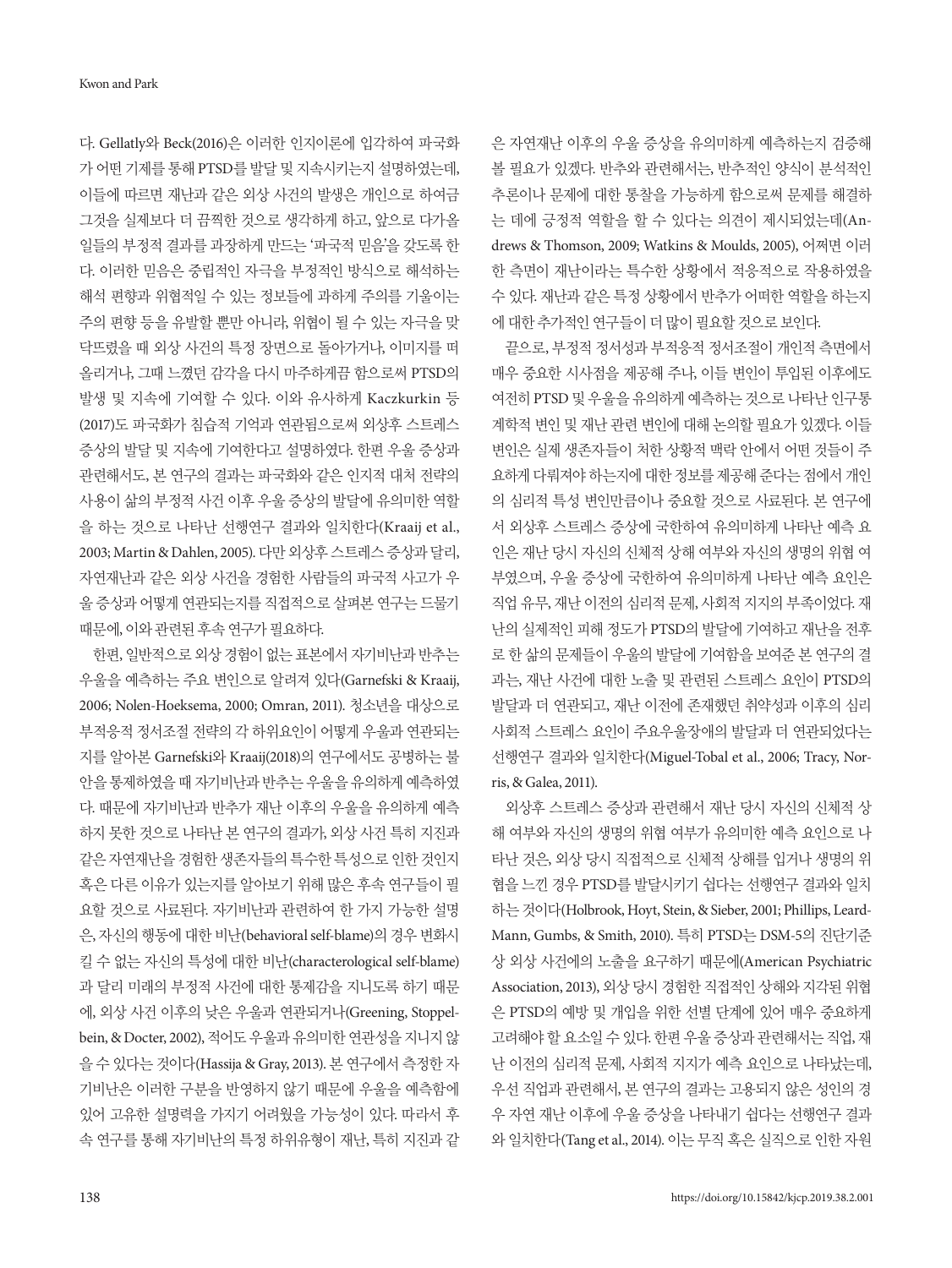의 부족 및 손실이 가족의 부양을 어렵게 만들기 때문인 것으로 이 해될 수 있다(Cerdá et al., 2013). 재난 경험 이전의 심리적 문제 또 한, 재난 이전의 심리적 적응이 재난 이후 스트레스와 관련되었다 는 선행연구 결과와 일치하며(Ozer et al., 2003), 마지막으로 사회적 지지와 관련한 결과 역시, 지각된 사회적 지지가 일관되게 더 나은 재난 이후의 적응과 정적으로 연관되었다는 선행연구 결과와 일치 한다고 해석될 수 있다(Bonanno, Rennicke, & Dekel, 2005; Norris & Kaniasty, 1996; Ruggiero et al., 2009). 여러 연구들에서 사회적 지지나 고용의 기회를 제공하는 것이 생존자들의 회복탄력성을 높 인다는 것을 보여주었음을 고려할 때(Kaniasty, 2012; Kukihara, Yamawaki, Uchiyama, Arai, & Horikawa, 2014), 정책적 차원에서 직업이 없고 사회적 지지가 부족한 취약 계층에게 실질적인 자원을 제공해 주는 것은 재난 이후 생존자들의 적응을 돕는 데에 상당히 기여할 수 있을 것으로 보인다. 나아가 생존자들의 성격적 특성과 인지적 대처를 다룸에 있어, 이들이 경험한 실제 피해의 정도와 가 용한 자원의 정도를 함께 고려한다면 PTSD 및 우울에 대한 심리적 개입의효과성역시더욱증진될것으로기대되는바이다.

본 연구의 제한점은 다음과 같다. 첫째로, 본 연구의 변인들은 모 두 재난 이후 자기보고식 설문을 통해 측정된 것이기 때문에 연구 대상자의 응답 편향이나 회상에 따른 기억 편향 및 왜곡의 가능성 을 배제할 수 없다. 특히 CERQ의 경우, 불쾌하고 부정적인 경험에 대해 평소 어떤 인지적 정서조절 전략을 사용하는지를 물어보고 있기 때문에, 실제적인 재난 상황에서 사용된 정서조절 전략을 포 착하지 못할 수 있다. 따라서 후속 연구에서는 경험표집법(experience sampling method, ESM)을 통해 재난 당시 사용된 정서조절 전략을 측정하거나, 재난의 특성상 그것이 어렵다면 재난 상황 시 나리오 등을 통해 부정적 정서 상태를 유발한 후 그때의 정서조절 전략을 측정하는 것과 같은 실험적 방법을 사용함으로써 이러한 문제를 보완할 필요가 있다. 또한 외상후 스트레스 증상과 우울 증 상을 측정하기 위해 사용된 PDS와 CES-D는 DSM-5의 PTSD와 주요우울장애의 진단기준을 모두 포괄하지 못하며, 국내의 경우 아직 DSM-5를 기반으로 한 임상적 절단점이 밝혀지지 않았기 때 문에, 본 연구에서 나타난 고위험군의 비율이 재난 이후의 실제적 인 유병률과 일치하지 않을 수 있다. 따라서 이후의 연구에서는 자 기보고식 설문에 더하여 직접적인 면담 및 평가를 통해 DSM-5의 PTSD와 주요우울장애에 해당하는 생존자의 비율이 어느 정도인 지 보다 면밀히 조사할 필요가 있겠다.

둘째로, 본 연구는 단일 시점에서 자료를 수집한 횡단연구이기 때문에 종속 변인이 본 연구에서 선정한 잠정적 예측 요인에 영향 을 미쳤을 가능성을 배제할 수 없다. 이를테면 부적응적 정서조절

전략이 PTSD에 영향을 미치기도 하나 PTSD 증상을 보이는 개인 들이 부적응적 정서조절 전략을 사용하게 되기도 하는데(Boden et al., 2013), 이러한 선후관계를 파악하기 어렵다는 것이 본 연구의 제한점이 될 수 있겠다. 또한 외상 사건 발생 1, 3, 6개월 후의 심리적 증상에 대한 잠재성장 혼합모형(latent growth mixture model)에 따르면(deRoon-Cassini, Mancini, Rusch, & Bonanno, 2010), 외상 후 스트레스 및 우울 증상의 경우 전형적으로 만성적인 심리적 고 통, 지연된 심리적 고통, 회복, 낮은 증상 4가지 경로가 있으며 각 경 로에 대한 예측 요인에는 차이가 있는데, 본 연구의 경주 및 포항 지 역 거주민들의 현재 외상후 스트레스 및 우울 증상이 지진 발생 이 후 지금까지 지속된 것인지, 지연되어 나타난 것인지, 혹은 별도의 요인으로 인해 나타난 것인지 확인하기 어렵기 때문에 경로 및 그 에 대한 예측 요인과 관련해서도 해석에 제한이 있다. 이러한 문제 들을 해결하기 위하여 종단연구를 통해 재난 발생 직후와 이후 단 기적 그리고 장기적인 시점들에서 증상들이 어떻게 변하는지, 그리 고 그에 따라 예측 요인이 어떻게 달라지는지 알아본다면 이는 매 우 의미 있는 연구가 될 것이다.

셋째로, 본 연구는 예측 요인 중에서도 개인의 심리적 특성 변인 에 중점을 두고 진행되었기 때문에, 지진 생존자의 신체적 상해 여 부와 생명의 위협 여부를 제외하고 재산 피해, 거주지의 파괴 정도, 외상 당시 생존자의 위치, 지역사회 자원 정도 등 자연재난에서 주 요하게 논의되는 변인들을 파악하지 못하였다는 한계를 가진다. 또 한 생존자들이 지진 발생 직후 전문적인 중재를 제공받았는지 혹 은 현재 치료 중인지 여부에 대한 정보를 확보하지 못했다는 점 역 시 한계로 지적될 수 있다. 주요한 잠정적 예측 변인인 외상 당시 해 리를 측정하지 못하였다는 점도 본 연구의 중요한 제한점으로 남 아 있다. 외상 당시 해리의 경우, 여러 선행연구들에서 PTSD 및 우 울에대한강력한예측요인으로밝혀진바있으며(Ozer et al., 2003; Rosendal, Şalcıoğlu, Andersen, & Mortensen, 2011), 부정적 정서, 대처, 생명의위협과같은주요예측요인들을통제한후에도 PTSD 를 유의하게 예측하였다는 연구 결과들이 있다(Kaplow, Dodge, Amaya-Jackson, & Saxe, 2005; Olde et al., 2005; Ozer et al., 2003). 따라서 외상 당시 해리를 비롯한 외상 사건의 특성과 관련된 변인 들을 포함하여 보다 포괄적인 후속 연구를 진행함으로써 자연재난 이후의 심리적 증상의 예측 요인에 대한 이해를 확장할 것을 기대 하는바이다.

마지막으로, 본 연구는 경북지역 지진 생존자에 국한하여 진행 된 연구이기 때문에 연구 결과를 다른 지역 혹은 다른 종류의 자연 재난 생존자에게 일반화할 때는 주의가 필요하다. 앞으로 자연재 난에 대한 후속 연구들이 보다 활발히 이루어진다면, 본 연구 결과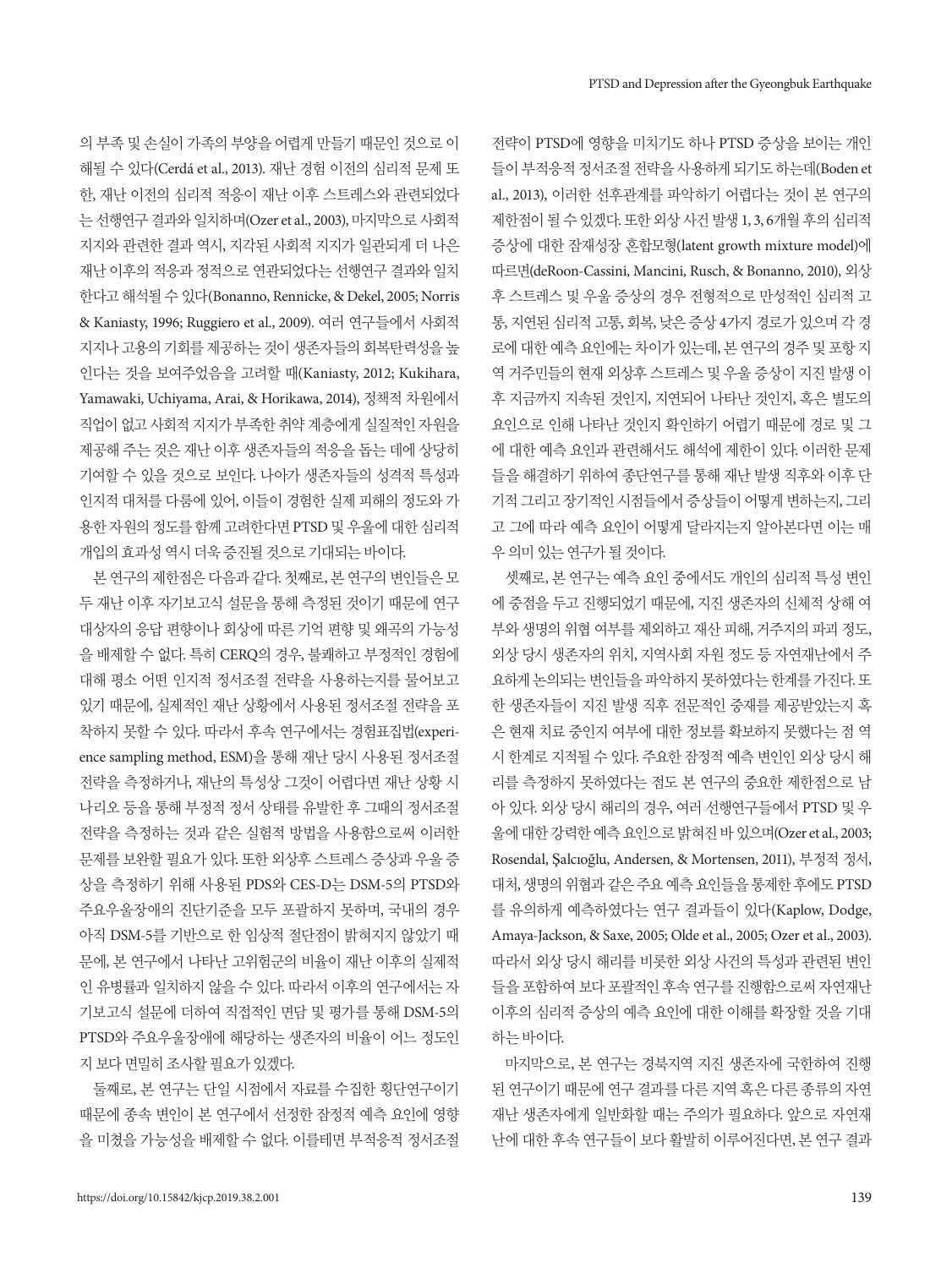와비슷한결과들이나타나는지를확인할수있을것이다.

그럼에도 불구하고 본 연구는 다음과 같은 이론적 및 임상적 함 의를 가진다. 첫째, 본 연구는 자연재난 생존자들의 정신건강 실태 를 조사하고 이에 대한 예측 요인을 파악한 몇 안 되는 국내 연구 중 하나이다. 둘째, 본 연구는 예측 요인으로서의 개인의 심리적 특 성 변인에 주목함으로써 자연재난 이후의 심리적 문제를 예방 혹 은 개선하기 위해 어떤 개인에게 보다 주의를 기울여야 할지에 대 한 구체적인 정보를 제공한다는 점에서 의의를 가진다. 이를테면 자연재난 발생 이후 직업 활동이 어렵고 사회적 지지와 자원이 부 족한 취약계층이나 재난 당시 직접적으로 신체적 상해를 입었거나 생명의 위협에 노출되었던 생존자에게 보다 더 주의를 기울여, 이 들의 성격적 특성과 인지적 대처 방식에 초점을 둔 개입을 진행할 필요가 있겠다. 끝으로 본 연구는 부적응적 정서조절 전략의 어떤 하위요인들이 외상후 스트레스 및 우울 증상을 예측하는지를 밝 힘으로써, 지진 생존자의 장·단기적인 심리적 문제에 대한 인지행 동치료 개입에 있어 무엇에 보다 초점을 두어야 할지에 대한 기초를 제공해 준다는 점에서 실질적인 도움이 될 것으로 사료된다. 실제 로 몇몇 연구들에서 파국화와 관련된 예방적 개입(Harms, Herian, Krasikova, Vanhove, & Lester, 2013) 및 인지적 개입(Beck, Emery, & Greenberg, 1985, 2005; Clark & Beck, 2011)이 효과적임을 보이 고 있다. 이를 고려할 때, 지진이라는 외상 사건에 대한 파국화를 보 다 융통성 있고 현실적인 사고로 재구조화함으로써 앞서 언급되었 던 파국적 믿음의 악순환을 끊는다면, 지진과 같은 재난 생존자들 의 외상후 스트레스 및 우울 증상의 발생을 효과적으로 예방 혹은 개선할수있을것이다.

## References

- Ahn, C. K., & Chae, J. H. (1997). Standardization of the Korean version of the Revised NEO Personality Inventory. *The Korean Journal of Counseling and Psychotherapy, 9*, 443-473.
- Ahn, H. N., Lee, N. B., & Joo, H. S. (2013). Validation of the Cognitive Emotion Regulation Questionnaire in a Korean population. *Korean Journal of Counseling, 14*, 1773-1794.
- Ando, S., Kuwabara, H., Araki, T., Kanehara, A., Tanaka, S., Morishima, R., . . . Kasai, K. (2017). Mental health problems in a community after the Great East Japan Earthquake in 2011: A systematic review. *Harvard Review of Psychiatry, 25*, 15-28.
- Andrews, P. W., & Thomson Jr., J. A. (2009). The bright side of being blue: Depression as an adaptation for analyzing complex problems. *Psychological Review, 116*, 620-654.
- American Psychiatric Association. (2013). *Diagnostic and statistical manual of mental disorders* (5th ed.). Washington, DC: Author.
- Armenian, H. K., Morikawa, M., Melkonian, A. K., Hovanesian, A., Akiskal, K., & Akiskal, H. S. (2002). Risk factors for depression in the survivors of the 1988 earthquake in Armenia. *Journal of Urban Health, 79*, 373-382.
- Barańczuk, U. (2018). Emotion regulation mediates the effects of temperament traits and posttraumatic stress disorder symptoms on affect in motor vehicle accident survivors. *Transportation Research Part F: Traffic Psychology and Behaviour, 58*, 528-535.
- Barnhofer, T., & Chittka, T. (2010). Cognitive reactivity mediates the relationship between neuroticism and depression. *Behaviour Research and Therapy, 48*, 275-281.
- Basoğlu, M., Kilic, C., Salcioğlu, E., & Livanou, M. (2004). Prevalence of posttraumatic stress disorder and comorbid depression in earthquake survivors in Turkey: An epidemiological study. *Journal of Traumatic Stress, 17*, 133-141.
- Beck, A. T., Emery, G., & Greenberg, R. L. (1985, 2005). *Anxiety disorders and phobias: A cognitive perspective*. New York, NY: Basic Books.
- Besser, A. V. I., & Priel, B. (2010). Personality vulnerability, low social support, and maladaptive cognitive emotion regulation under ongoing exposure to terrorist attacks. *Journal of Social and Clinical Psychology, 29*, 166-201.
- Boden, M. T., Westermann, S., McRae, K., Kuo, J., Alvarez, J., Kulkarni, M. R., . . . Bonn-Miller, M. O. (2013). Emotion regulation and posttraumatic stress disorder: A prospective investigation. *Journal of Social and Clinical Psychology, 32*, 296-314.
- Bonanno, G. A., Rennicke, C., & Dekel, S. (2005). Self-enhancement among high-exposure survivors of the September 11th terrorist attack: Resilience or social maladjustment? *Journal of Personality and Social Psychology, 88*, 984-998.
- Breslau, N., & Schultz, L. (2013). Neuroticism and post-traumatic stress disorder: A prospective investigation. *Psychological Medicine, 43*, 1697-1702.
- Brewin, C. R., Andrews, B., & Valentine, J. D. (2000). Meta-analysis of risk factors for posttraumatic stress disorder in trauma-exposed adults. *Journal of Consulting and Clinical Psychology, 68*, 748-766.
- Briere, J., & Elliott, D. (2000). Prevalence, characteristics, and longterm sequelae of natural disaster exposure in the general population. *Journal of Traumatic Stress, 13*, 661-679.
- Brown, R. C., Witt, A., Fegert, J. M., Keller, F., Rassenhofer, M., & Plener, P. L. (2017). Psychosocial interventions for children and adolescents after man-made and natural disasters: A meta-analysis and systematic review. *Psychological Medicine, 47*, 1893-1905.
- Bryant, R. A., & Guthrie, R. M. (2005). Maladaptive appraisals as a risk factor for posttraumatic stress: A study of trainee firefighters. *Psychological Science, 16*, 749-752.
- Carr, V. J., Lewin, T. J., Kenardy, J. A., Webster, R. A., Hazell, P. L., Carter, G. L., & Williamson, M. (1997). Psychosocial sequelae of the 1989 Newcastle earthquake: III. Role of vulnerability factors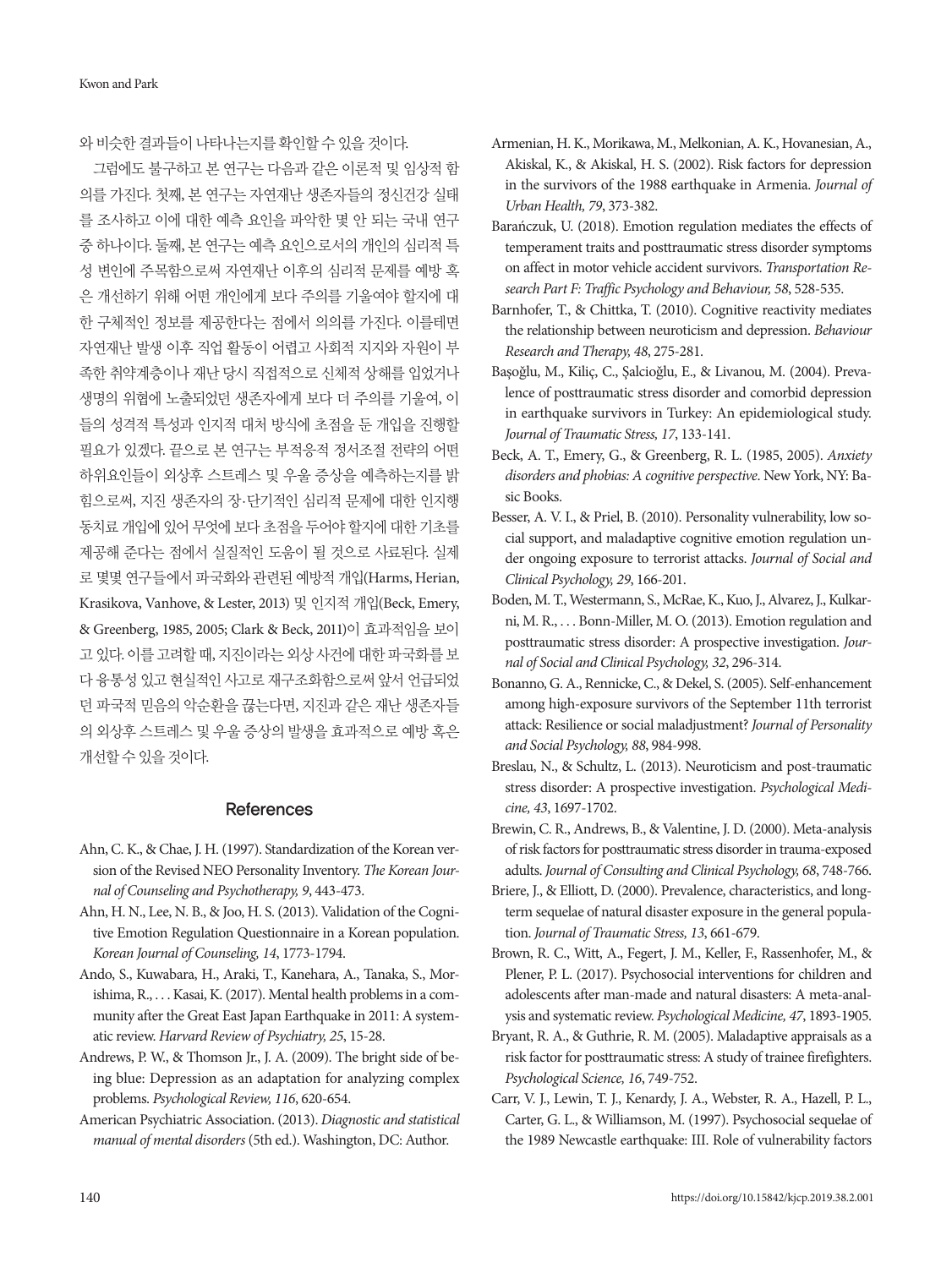in post-disaster morbidity. *Psychological Medicine, 27*, 179-190.

- Center for Research on the Epidemiology of Disasters. (2017). *EM-DAT: The international disaster database*.
- Cerdá, M., Paczkowski, M., Galea, S., Nemethy, K., Péan, C., & Desvarieux, M. (2013). Psychopathology in the aftermath of the Haiti earthquake: A population-based study of posttraumatic stress disorder and major depression. *Depression and Anxiety, 30*, 413-424.
- Cho, S. J., Jeon, H. J., Kim, M. J., Kim, J. K., Kim, U. S., Lyoo, I. K., & Cho, M. J. (2001). Prevalence and correlates of depressive symptoms among the adolescents in an urban area in Korea. *Journal of Korean Neuropsychiatric Association, 40*, 627-639.
- Cho, Y. R. (2012). Factor structure, convergent and discriminative validity of a Korean version of the Posttraumatic Cognitions Inventory (PTCI) in a sample of traumatized undergraduates. *Cognitive Behavior Therapy in Korea, 12*, 369-391.
- Cho, Y. R., & Yang, S. S. (2013). Peri-traumatic dissociation, posttraumatic negative beliefs, and poor social support as predictors of long-term psychological symptoms following a natural disaster. *Korean Journal of Clinical Psychology, 32*, 955-979.
- Choi, N. H., Byun, J. H., Han, D. I., & Im, S. B. (2007). Psychological impact and depressive response of sufferers of natural disaster, a torrential downpour. *Journal of Korean Academy of Psychiatric and Mental Health Nursing, 16*, 139-149.
- Chon, K. K., Choi, S. C., & Yang, B. C. (2001). Integrated adaptation of CES-D in Korea. *Korean Journal of Health Psychology, 6*, 59-76.
- Clark, D. A., & Beck, A. T. (2011). *Cognitive therapy of anxiety disorders: Science and practice*. New York, NY: Guilford Press.
- Cloitre, M., Miranda, R., Stovall-McClough, K. C., & Han, H. (2005). Beyond PTSD: Emotion regulation and interpersonal problems as predictors of functional impairment in survivors of childhood abuse. *Behavior Therapy, 36*, 119-124.
- Costa, P. T., & McCrae, R. R. (1980). Influence of extraversion and neuroticism on subjective well-being: Happy and unhappy people. *Journal of Personality and Social Psychology, 38*, 668-678.
- Costa, P. T., & McCrae, R. R. (1992). *Revised NEO personality inventory (NEO-PI-R) and NEO five-factor inventory (NEO-FFI): Professional manual*. Odessa, FL: Psychological Assessment Resources.
- Cox, B. J., MacPherson, P. S., Enns, M. W., & McWilliams, L. A. (2004). Neuroticism and self-criticism associated with posttraumatic stress disorder in a nationally representative sample. *Behaviour Research and Therapy, 42*, 105-114.
- deRoon-Cassini, T. A., Mancini, A. D., Rusch, M. D., & Bonanno, G. A. (2010). Psychopathology and resilience following traumatic injury: A latent growth mixture model analysis. *Rehabilitation Psychology, 55*, 1-11.
- Ehlers, A., & Clark, D. M. (2000). A cognitive model of posttraumatic stress disorder. *Behaviour Research and Therapy, 38*, 319- 345.
- Eun, H. J., Lee, S. M., & Kim, T. H. (2001). The epidemiological study of posttraumatic stress disorder in an urban area. *Journal of Korean Neuropsychiatric Association, 40*, 581-591.
- Foa, E. B., Cashman, L., Jaycox, L., & Perry, K. (1997). The validation of a self-report measure of posttraumatic stress disorder: The posttraumatic diagnostic scale. *Psychological Assessment, 9*, 445- 451.
- Garnefski, N., Boon, S., & Kraaij, V. (2003). Relationships between cognitive strategies of adolescents and depressive symptomatology across different types of life event. *Journal of Youth and Adolescence, 32*, 401-408.
- Garnefski, N., & Kraaij, V. (2006). Relationships between cognitive emotion regulation strategies and depressive symptoms: A comparative study of five specific samples. *Personality and Individual Differences, 40*, 1659-1669.
- Garnefski, N., & Kraaij, V. (2007). The cognitive emotion regulation questionnaire. *European Journal of Psychological Assessment, 23*, 141-149.
- Garnefski, N., & Kraaij, V. (2018). Specificity of relations between adolescents' cognitive emotion regulation strategies and symptoms of depression and anxiety. *Cognition and Emotion, 32*, 1401- 1408.
- Gellatly, R., & Beck, A. T. (2016). Catastrophic thinking: A transdiagnostic process across psychiatric disorders. *Cognitive Therapy and Research, 40*, 441-452.
- Gibson, L. E., Ruzek, J. I., Naturale, A. J., Watson, P. J., Bryant, R. A., Rynearson, T., . . . Hamblen, J. L. (2007). Interventions for individuals after mass violence and disaster: Recommendations from the roundtable on screening and assessment, outreach, and intervention for mental health and substance abuse needs following disasters and mass violence. *Journal of Trauma Practice, 5*, 1-28.
- Greening, L., Stoppelbein, L., & Docter, R. (2002). The mediating effects of attributional style and event-specific attributions on postdisaster adjustment. *Cognitive Therapy and Research, 26*, 261- 274.
- Guay, S., Billette, V., & Marchand, A. (2006). Exploring the links between posttraumatic stress disorder and social support: Processes and potential research avenues. *Journal of Traumatic Stress, 19*, 327-338.
- Guo, S., Tian, D., Wang, X., Xiao, Y., He, H., Qu, Z., & Zhang, X. (2015). Protective effects of social support content and support source on depression and its prevalence 6 months after Wenchuan earthquake. *Stress and Health, 31*, 382-392.
- Guo, J., Wu, P., Tian, D., Wang, X., Zhang, W., Zhang, X., & Qu, Z. (2014). Post-traumatic stress disorder among adult survivors of the Wenchuan earthquake in China: A repeated cross-sectional study. *Journal of Anxiety Disorders, 28*, 75-82.
- Harms, P. D., Herian, M. N., Krasikova, D. V., Vanhove, A., & Lester, P. B. (2013). *The comprehensive soldier and family fitness pro-*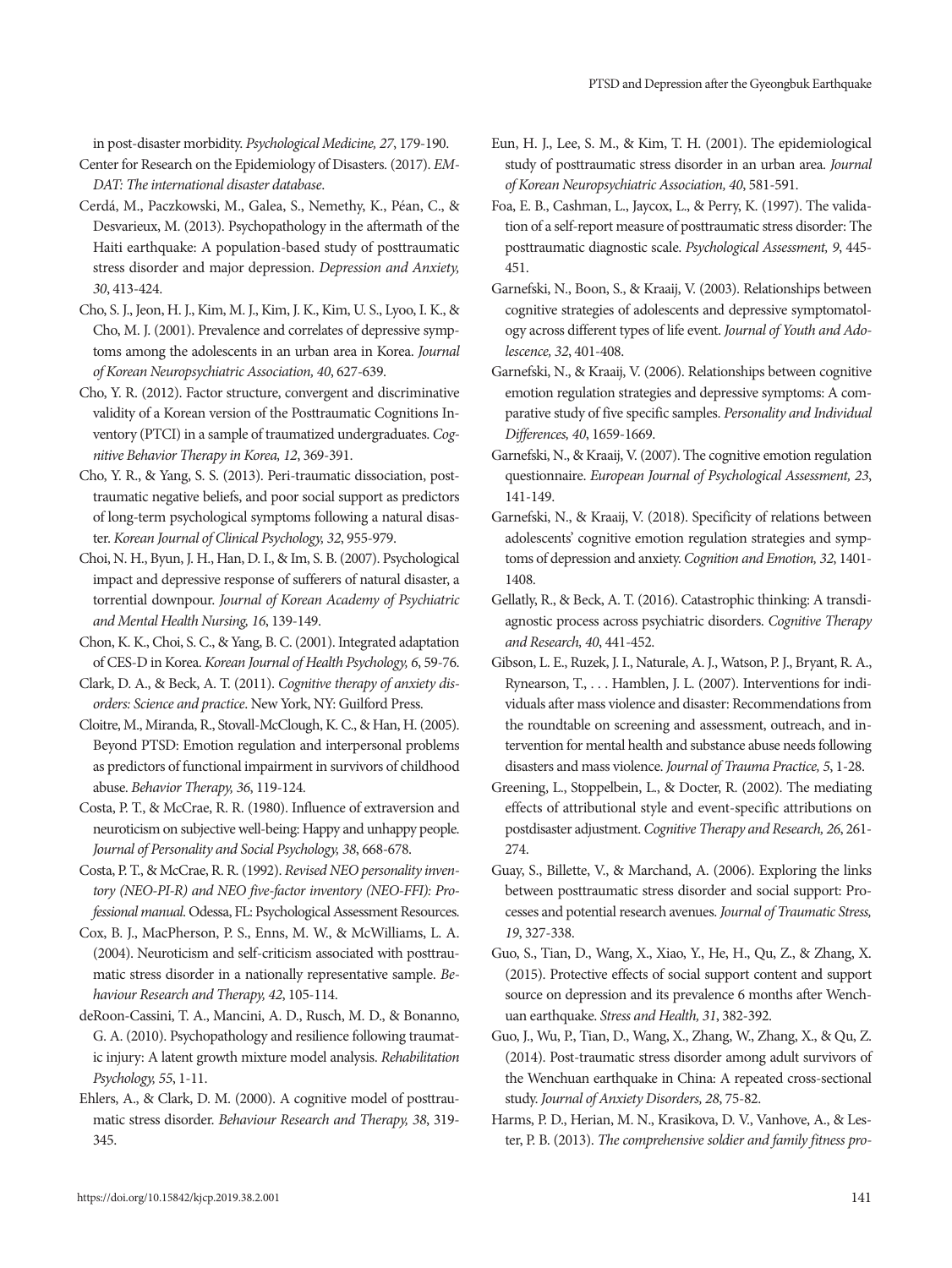#### Kwon and Park

*gram evaluation report #4: Evaluation of resilience training and mental and behavioral health outcomes*. Monterrey, CA: Office of the Deputy Under Secretary of the Army.

- Hassija, C. M., & Gray, M. J. (2013). Adaptive variants of controllability attributions among survivors of sexual assault. *International Journal of Cognitive Therapy, 6*, 342-357.
- Hayes, A. F. (2013). *Introduction to mediation, moderation, and conditional process analysis: A regression-based approach*. New York, NY: The Guilford Press.
- Holbrook, T. L., Hoyt, D. B., Stein, M. B., & Sieber, W. J. (2001). Perceived threat to life predicts posttraumatic stress disorder after major trauma: Risk factors and functional outcome. *Journal of Trauma and Acute Care Surgery, 51*, 287-293.
- Janoff-Bulman, R. (2010). *Shattered assumptions*. New York, NY: Simon and Schuster.
- Kaczkurkin, A. N., Zang, Y., Gay, N. G., Peterson, A. L., Yarvis, J. S., Borah, E. V., . . . Foa, E. B. (2017). Cognitive emotion regulation strategies associated with the DSM‐5 posttraumatic stress disorder criteria. *Journal of Traumatic Stress, 30*, 343-350.
- Kaniasty, K. (2012). Predicting social psychological well-being following trauma: The role of postdisaster social support. *Psychological Trauma: Theory, Research, Practice, and Policy, 4*, 22-33.
- Kaplow, J. B., Dodge, K. A., Amaya-Jackson, L., & Saxe, G. N. (2005). Pathways to PTSD, part II: Sexually abused children. *American Journal of Psychiatry, 162*, 1305-1310.
- Kim, S. H. (2004). *A study on relationships among the stressful events, cognitive emotion regulation strategies and psychological well-being* (Master's thesis). The Catholic University of Korea, Seoul, Korea.
- Klein, D. N., Kotov, R., & Bufferd, S. J. (2011). Personality and depression: Explanatory models and review of the evidence. *Annual Review of Clinical Psychology, 7*, 269-295.
- Kokkonen, M., & Pulkkinen, L. E. A. (2001). Extraversion and neuroticism as antecedents of emotion regulation and dysregulation in adulthood. *European Journal of Personality, 15*, 407-424.
- Kotov, R., Gamez, W., Schmidt, F., & Watson, D. (2010). Linking "big" personality traits to anxiety, depressive, and substance use disorders: A meta-analysis. *Psychological Bulletin, 136*, 768-821.
- Kraaij, V., Garnefski, N., de Wilde, E. J., Dijkstra, A., Gebhardt, W., Maes, S., & Ter Doest, L. (2003). Negative life events and depressive symptoms in late adolescence: Bonding and cognitive coping as vulnerability factors? *Journal of Youth and Adolescence, 32*, 185-193.
- Kukihara, H., Yamawaki, N., Uchiyama, K., Arai, S., & Horikawa, E. (2014). Trauma, depression, and resilience of earthquake/tsunami/nuclear disaster survivors of Hirono, Fukushima, Japan. *Psychiatry and Clinical Neurosciences, 68*, 524-533.
- Kwon, J. H., Ahn, H. N., & Choi, Y. K. (2008). *Psychological first aid*. Seoul, Korea: Hakjisa.

Lauterbach, D., & Vrana, S. (2001). The relationship among per-

sonality variables, exposure to traumatic events, and severity of posttraumatic stress symptoms. *Journal of Traumatic Stress, 14*, 29-45.

- Lazaratou, H., Paparrigopoulos, T., Galanos, G., Psarros, C., Dikeos, D., & Soldatos, C. (2008). The psychological impact of a catastrophic earthquake: A retrospective study 50 years after the event. *The Journal of Nervous and Mental Disease, 196*, 340-344.
- Lee, D. H., Kim, S. K., Choi, T. S., & Kim, J. H. (2015). A study on research trends on disaster mental health in Korea. *The Korean Journal of Rehabilitation Psychology, 22*, 41-58.
- Lee, I. S., Ha, Y. S., Kim, G. J., Kim, J. H., Kwon, Y. H., Park, J. G., & Lee, N. Y. (2003). A field study of posttraumatic stress disorder in a community after typhoon Rusa. *Journal of Korean Academy of Nursing, 33*, 829-838.
- Lee, N. B., & Ahn, H. N. (2016). A meta-analysis study of predictors of disaster victims' post-traumatic stress response based on ecological model. *Korean Journal of Psychology: General, 35*, 525-562.
- Livanou, M., Kasvikis, Y., Başoğlu, M., Mytskidou, P., Sotiropoulou, V., Spanea, E., . . . Voutsa, N. (2005). Earthquake-related psychological distress and associated factors 4 years after the Parnitha earthquake in Greece. *European Psychiatry, 20*, 137-144.
- Lowe, S. R., Chan, C. S., & Rhodes, J. E. (2010). Pre-hurricane perceived social support protects against psychological distress: A longitudinal analysis of low-income mothers. *Journal of Consulting and Clinical psychology, 78*, 551-560.
- Lynch, T. R., Robins, C. J., Morse, J. Q., & Krause, E. D. (2001). A mediational model relating affect intensity, emotion inhibition, and psychological distress. *Behavior Therapy, 32*, 519-536.
- Martin, R. C., & Dahlen, E. R. (2005). Cognitive emotion regulation in the prediction of depression, anxiety, stress, and anger. *Personality and Individual Differences, 39*, 1249-1260.
- McCoy, S. J., & Walsh, R. P. (2018). Wildfire risk, salience & housing demand. *Journal of Environmental Economics and Management, 91*, 203-228.
- McFarlane, A. C. (1989). The aetiology of post-traumatic morbidity: Predisposing, precipitating and perpetuating factors. *The British Journal of Psychiatry, 154*, 221-228.
- Mennin, D. S., Heimberg, R. G., Turk, C. L., & Fresco, D. M. (2002). Applying an emotion regulation framework to integrative approaches to generalized anxiety disorder. *Clinical Psychology: Science and Practice, 9*, 85-90.
- Miguel‐Tobal, J. J., Cano‐Vindel, A., Gonzalez‐Ordi, H., Iruarrizaga, I., Rudenstine, S., Vlahov, D., & Galea, S. (2006). PTSD and depression after the Madrid March 11 train bombings. *Journal of Traumatic Stress, 19*, 69-80.
- Miller, M. W., Kaloupek, D. G., Dillon, A. L., & Keane, T. M. (2004). Externalizing and internalizing subtypes of combat-related PTSD: A replication and extension using the PSY-5 scales. *Journal of Abnormal Psychology, 113*, 636-645.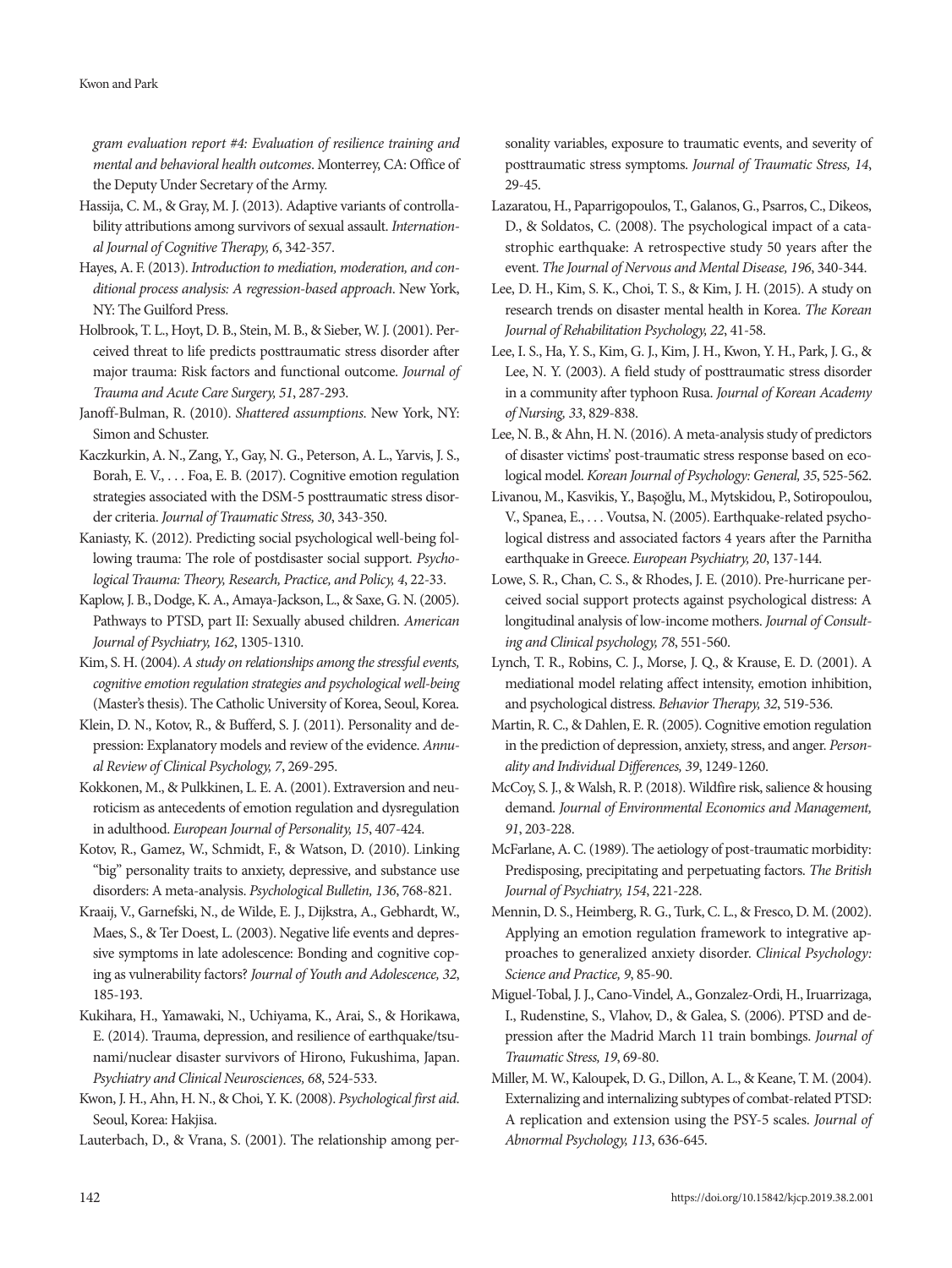- Miller, M. W., Wolf, E. J., Reardon, A., Greene, A., Ofrat, S., & Mc-Inerney, S. (2012). Personality and the latent structure of PTSD comorbidity. *Journal of Anxiety Disorders, 26*, 599-607.
- Ministry of the Interior and Safety. (2018). *2017 Pohang earthquake whitepaper*.
- Morris, M. C., Compas, B. E., & Garber, J. (2012) Relations among posttraumatic stress disorder, comorbid major depression, and HPA function: A systematic review and meta-analysis. *Clinical Psychology Review, 32*, 301-315.
- Myers, D. G., & Wee, D. F. (2005). *Disaster mental health services: A primer for practitioners*. London, UK: Psychology Press.
- Nam, B. R., Kwon, H. I., & Kwon, J. H. (2010). Psychometric qualities of the Korean version of the Posttraumatic Diagnosis Scale (PDS-K). *Korean Journal of Clinical Psychology, 29*, 147-167.
- Neria, Y., Nandi, A., & Galea, S. (2008). Post-traumatic stress disorder following disasters: A systematic review. *Psychological Medicine, 38*, 467-480.
- Nolen-Hoeksema, S. (2000). The role of rumination in depressive disorders and mixed anxiety/depressive symptoms. *Journal of Abnormal Psychology, 109*, 504-511.
- Norris, F. H., & Kaniasty, K. (1996). Received and perceived social support in times of stress: A test of the social support deterioration deterrence model. *Journal of Personality and Social Psychology, 71*, 498-511.
- Olde, E., van der Hart, O., Kleber, R. J., van Son, M. J., Wijnen, H. A., & Pop, V. J. (2005). Peritraumatic dissociation and emotions as predictors of PTSD symptoms following childbirth. *Journal of Trauma and Dissociation, 6*, 125-142.
- Omran, M. P. (2011). Relationships between cognitive emotion regulation strategies with depression and anxiety. *Open Journal of Psychiatry, 1*, 106-109.
- Ormel, J., Jeronimus, B. F., Kotov, R., Riese, H., Bos, E. H., Hankin, B., . . . Oldehinkel, A. J. (2013). Neuroticism and common mental disorders: Meaning and utility of a complex relationship. *Clinical Psychology Review, 33*, 686-697.
- Ozer, E. J., Best, S. R., Lipsey, T. L., & Weiss, D. S. (2003). Predictors of posttraumatic stress disorder and symptoms in adults: A metaanalysis. *Psychological Bulletin, 129*, 52-73.
- Park, J. W. (1985). *A study to development a scale of social support* (Doctoral dissertation). Yonsei University, Seoul, Korea.
- Paulus, D. J., Vanwoerden, S., Norton, P. J., & Sharp, C. (2016). Emotion dysregulation, psychological inflexibility, and shame as explanatory factors between neuroticism and depression. *Journal of Affective Disorders, 190*, 376-385.
- Pennington, M. L., Carpenter, T. P., Synett, S. J., Torres, V. A., Teague, J., Morissette, S. B., . . . Gulliver, S. B. (2018). The influence of exposure to natural disasters on depression and PTSD symptoms among firefighters. *Prehospital and Disaster Medicine, 33*, 102- 108.
- Person, C., Tracy, M., & Galea, S. (2006). Risk factors for depression after a disaster. *The Journal of Nervous and Mental Disease, 194*, 659-666.
- Phillips, C. J., LeardMann, C. A., Gumbs, G. R., & Smith, B. (2010). Risk factors for posttraumatic stress disorder among deployed US male marines. *BMC Psychiatry, 10*, 52-62.
- Radloff, L. S. (1977). The CES-D scale a self-report depression scale for research in the general population. *Applied Psychological Measurement, 1*, 385-401.
- Resick, P. A., Galovski, T. E., Uhlmansiek, M. O. B., Scher, C. D., Clum, G. A., & Young-Xu, Y. (2008). A randomized clinical trial to dismantle components of cognitive processing therapy for posttraumatic stress disorder in female victims of interpersonal violence. *Journal of Consulting and Clinical Psychology, 76*, 243-258.
- Resick, P. A., Monson, C. M., & Chard, K. (2008). *Cognitive processing therapy: Veteran/military version*. Washington, DC: U.S. Department of Veterans Affairs.
- Roelofs, J., Huibers, M., Peeters, F., Arntz, A., & van Os, J. (2008). Rumination and worrying as possible mediators in the relation between neuroticism and symptoms of depression and anxiety in clinically depressed individuals. *Behaviour Research and Therapy, 46*, 1283-1289.
- Rosendal, S., Şalcıoğlu, E., Andersen, H. S., & Mortensen, E. L. (2011). Exposure characteristics and peri-trauma emotional reactions during the 2004 tsunami in Southeast Asia—what predicts posttraumatic stress and depressive symptoms? *Comprehensive Psychiatry, 52*, 630-637.
- Ruggiero, K. J., Armstadter, A. B., Acierno, R., Kilpatrick, D. G., Resnick, H. S., Tracy, M., & Galea, S. (2009). Social and psychological resources associated with health status in a representative sample of adults affected by the 2004 Florida hurricanes. *Psychiatry: Interpersonal and Biological Processes, 72*, 195-210.
- Tang, B., Liu, X., Liu, Y., Xue, C., & Zhang, L. (2014). A meta-analysis of risk factors for depression in adults and children after natural disasters. *BMC Public Health, 14*, 623-634.
- Tortella-Feliu, M., Balle, M., & Sesé, A. (2010). Relationships between negative affectivity, emotion regulation, anxiety, and depressive symptoms in adolescents as examined through structural equation modeling. *Journal of Anxiety Disorders, 24*, 686- 693.
- Tracy, M., Norris, F. H., & Galea, S. (2011). Differences in the determinants of posttraumatic stress disorder and depression after a mass traumatic event. *Depression and Anxiety, 28*, 666-675.
- Tull, M. T., Barrett, H. M., McMillan, E. S., & Roemer, L. (2007). A preliminary investigation of the relationship between emotion regulation difficulties and posttraumatic stress symptoms. *Behavior Therapy, 38*, 303-313.
- Watkins, E., & Moulds, M. (2005). Positive beliefs about rumination in depression—a replication and extension. *Personality and Indi-*